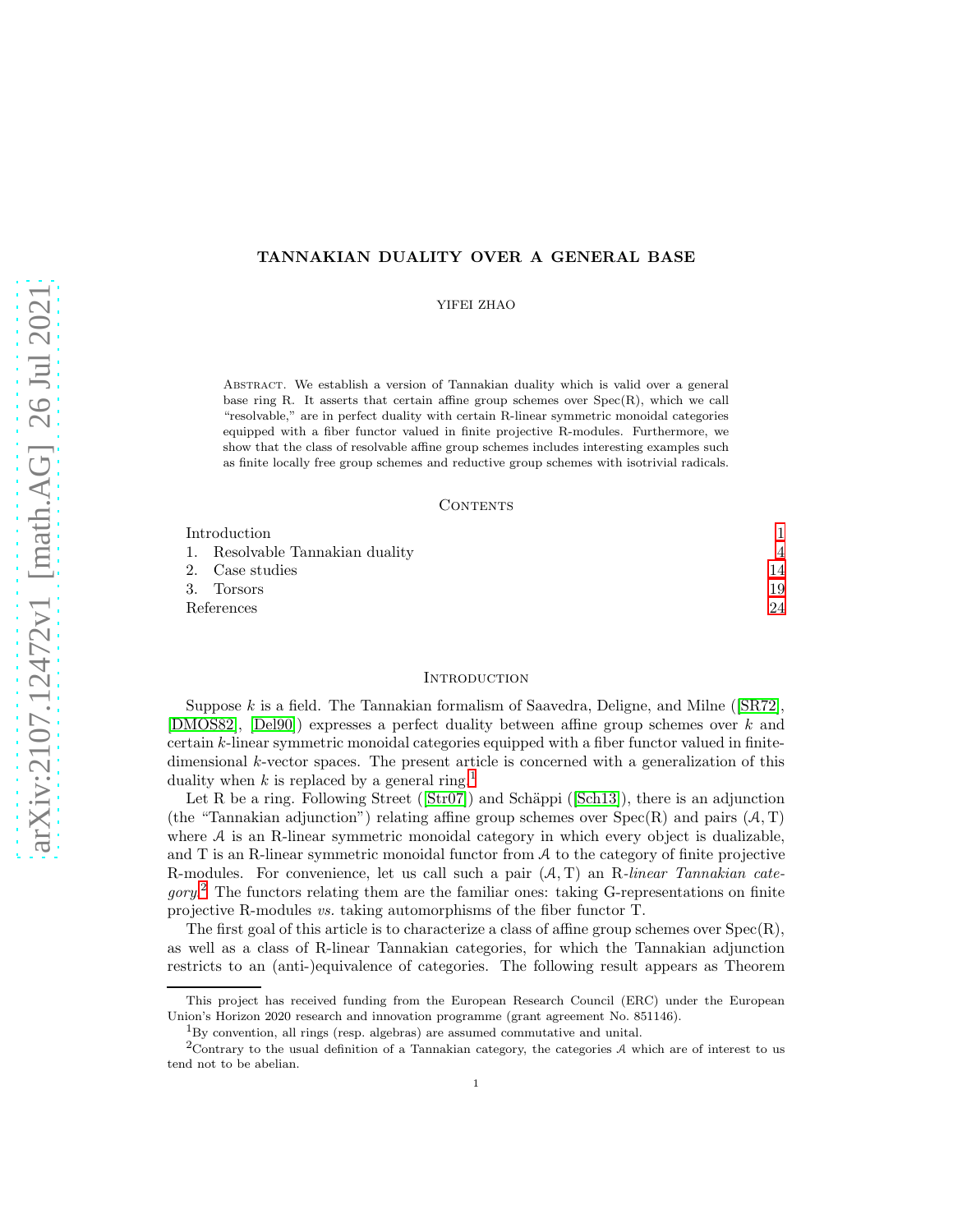### $2\,$   $\,$  YIFEI ZHAO  $\,$

[1.6.6](#page-11-0) in the main body of the text. (Its generalization to the non-neutral, non-rigid setting appears as Theorem [1.7.9\)](#page-12-0).

<span id="page-1-0"></span>Theorem A. Let R be a ring. There is a canonical anti-equivalence of categories:

 $\left\{\begin{matrix} resolvable\text{ affine group}\\ schemes\text{ over }Spec(R)\end{matrix}\right\} \cong \left\{\begin{matrix} resolvable\text{ R-linear}\\Tannakian\text{ categories}\end{matrix}\right\}.$ 

The notion of "resolvability" originated in Thomason's study of equivariant resolutions ([\[Tho87\]](#page-23-6)). To give a proper definition, let us fix a ring R and write  $S = Spec(R)$  and  $\widetilde{\text{QCoh}}(S)$  (resp. Vect $(S)$ ) for its category of quasi-coherent (resp. finite locally free) sheaves. Given an affine group scheme  $G \to S$ , we write  $Q\text{Coh}(S)^G$  (resp. Vect $(S)^G$ ) for the category of G-equivariant objects in  $QCoh(S)$  (resp. Vect $(S)$ ). The affine group scheme G is called resolvable if  $G \to S$  is flat and every  $\mathcal{F} \in \mathrm{QCoh}(S)^G$  receives a G-equivariant surjection from a direct sum of objects of  $Vect(S)^G$ .

When S is a field, every affine group scheme is resolvable. (Thus, Theorem [A](#page-1-0) includes the classical Tannakian duality of Saavedra, Deligne, and Milne.) When S is a Noetherian ring, a flat affine group scheme  $G \rightarrow S$  is resolvable if and only if  $(G, S, S)$  satisfies the "resolution property" of Thomason ([\[Tho87,](#page-23-6) Definition 2.1]). Over a general base ring, it is known after Schäppi ([\[Sch13,](#page-23-5) Corollary 7.5.2]) that resolvable affine group schemes are reconstructible, i.e., the counit of the Tannakian adjunction is an isomorphism when evaluated at such an affine group scheme. The new content of Theorem [A,](#page-1-0) therefore, is an intrinsic characterization of the R-linear Tannakian categories associated to resolvable affine group schemes, which are called "resolvable" in view of this duality.[3](#page-1-1)

Let us explain the mechanism which makes this characterization possible. An affine group scheme G  $\rightarrow$  S defines a Tannakian category consisting of  $\mathcal{A} := \text{Vect}(S)^G$  and the forgetful functor T :  $Vect(S)^G \rightarrow Vect(S)$ . To recognize a pair  $(A, T)$  arising this way, one natural path is through the Barr–Beck theorem, which recognizes the large category  $QCoh(S)^G$  together with its forgetful functor to  $QCoh(S)$ . One is thus led to ask whether the small category  $Vect(S)^G$  encodes all of  $QCoh(S)^G$ . The key observation is that precisely when G is resolvable,  $QCoh(S)^G$  can be identified with the category of sheaves on  $Vect(S)^G$ , equipped with the Grothendieck topology generated by admissible epimorphisms—in other words,  $QCoh(S)^G$  is the abelian category attached to the exact category  $Vect(S)^G$  by the Gabriel–Quillen embedding theorem ([\[Qui73,](#page-23-7) §2]). With this observation in mind, we define an R-linear Tannakian category  $(A, T)$  to be *resolvable* when T equips A with an exact structure<sup>[4](#page-1-2)</sup> and induces a faithful, exact inverse image functor on the category of sheaves (viewing  $QCoh(S)$  as sheaves on  $Vect(S)$ ):

$$
T^s: Shv(\mathcal{A}) \to QCoh(S). \tag{0.1}
$$

The adjunction  $(T^s, T_s)$  then serves as a vessel for the Barr–Beck theorem, recognizing  $\text{Shv}(\mathcal{A})$ , hence  $\mathcal{A}$ , as a category of comodules. In fact, this perspective is quite general—our proof of Theorem [A](#page-1-0) also yields an equivalence between affine category schemes over S (a simultaneous generalization of affine monoid schemes and affine groupoid schemes) and what we call "R-linear Tannakian triples."

The second goal of the present article is to show that the class of resolvable affine group schemes is sufficiently large to contain interesting examples. It is easy to prove that finite

<sup>&</sup>lt;sup>3</sup>We do not appeal to results of [\[Sch13\]](#page-23-5) in our proof of Theorem [A.](#page-1-0)

<span id="page-1-2"></span><span id="page-1-1"></span><sup>&</sup>lt;sup>4</sup>The exact structure on A will not be an additional structure; it is uniquely determined by T.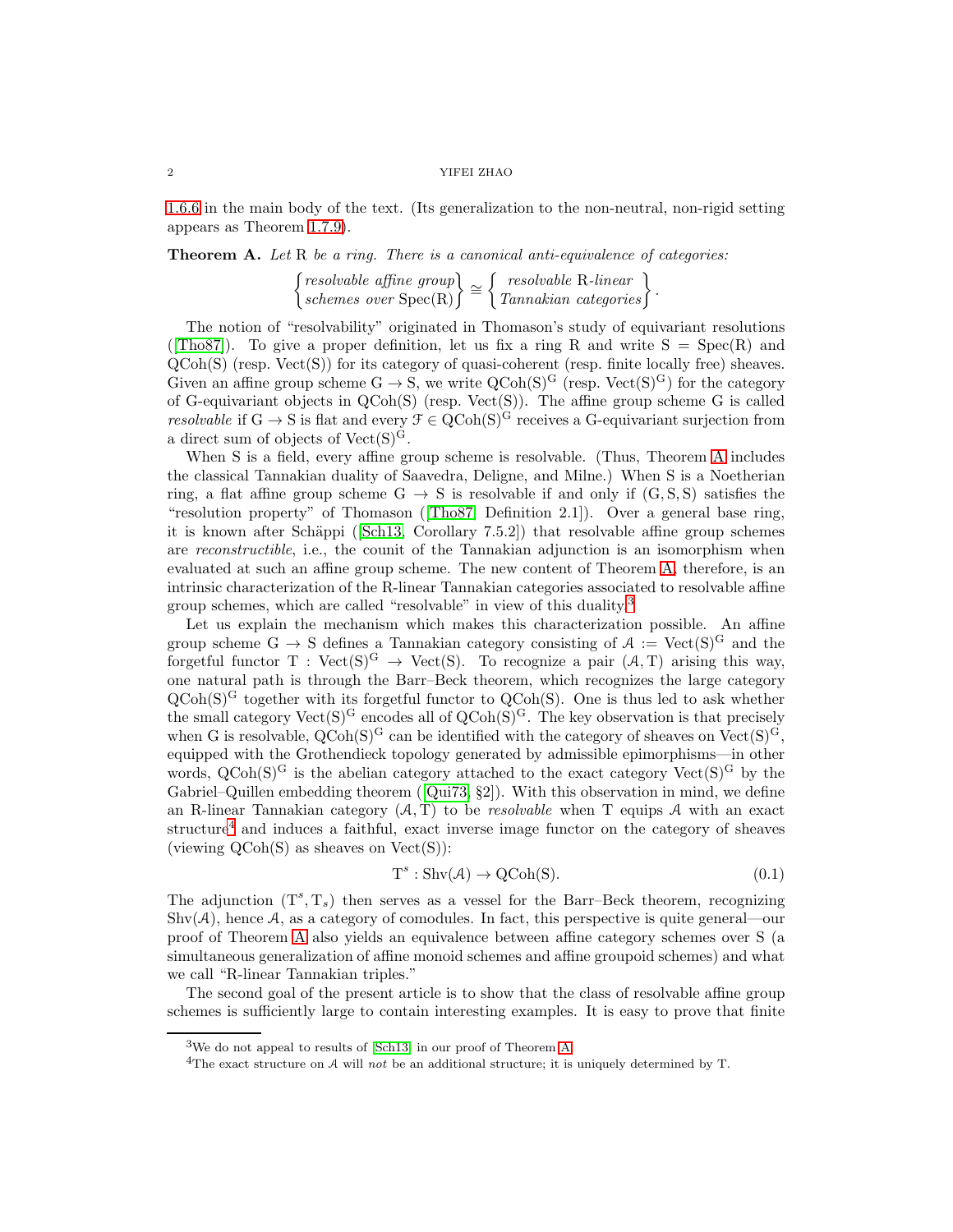locally free group schemes are resolvable (Lemma [2.1.5\)](#page-14-0). Our main result in §[2](#page-13-0) concerns reductive group schemes and relies on recent works of Alper ([\[Alp14\]](#page-23-8)) and Gille ([\[Gil21\]](#page-23-9)).

<span id="page-2-0"></span>**Theorem B.** Let R be a ring and  $G \rightarrow Spec(R)$  be a reductive group scheme. The following are equivalent:

(1) G is resolvable;

(2) G is reconstructible;

(3) G is linear, i.e., it is a closed subgroup scheme of  $GL_n$  for some  $n \geq 1$ ;

(4) The radical torus  $Rad(G)$  of G is isotrivial, i.e., it splits over a finite étale cover.

Furthermore, when these conditions hold, all parabolic subgroups of G and their unipotent radicals are resolvable.

The equivalence between (3) and (4) is due to Gille ([\[Gil21\]](#page-23-9)). In this article, we prove the equivalence among  $(1)$ ,  $(2)$ , and  $(3)$ . The reductive hypothesis enters the implication  $(3) \Rightarrow (1)$ ," where we use Alper's generalization of Matsushima's theorem to conclude that when G is a closed subgroup scheme of  $GL_n$ , the quotient  $GL_n/G$  is representable by an affine scheme. Besides the assertions on resolvability, Theorem [B](#page-2-0) gives a definitive answer to when a reductive group scheme is reconstructible. (Moreover, it generates examples of smooth affine group schemes which are not reconstructible.)

Finally, let us mention some related works. When R is a Dedekind domain, every flat affine group scheme  $G \to Spec(R)$  is resolvable, according to an observation by Serre ([\[Ser68\]](#page-23-10)). In this setting, a perfect Tannakian duality has been obtained by Wedhorn, Duong, and Hai ([\[Wed04\]](#page-24-0), [\[DH18\]](#page-23-11)). Their approach hinges on the notion of a "Tannakian lattice," which involves the scalar extension of an R-linear Tannakian category to the field of fractions K, where it becomes abelian. The difference between our approach and theirs is that we use an abelian category which is internal to the pair  $(A, T)$ , coming from the Gabriel–Quillen embedding theorem.

Lurie has established a version of the Tannakian reconstruction theorem over a general base  $S = Spec(R)$  ([\[Lur04\]](#page-23-12)). Applied to the classifying stack of a smooth affine group scheme  $G \to S$ , it allows one to describe G-torsors on an S-scheme X in terms of symmetric monoidal functors  $QCoh(S)^G \rightarrow QCoh(X)$ . Although our Tannakian formalism concerns functors out of the small category  $Vect(S)^G$ , it is possible to compare the two approaches when G is resolvable. This comparison will be addressed in §[3,](#page-18-0) which contains a few other results concerning G-torsors. The question of recognizing small abelian categories of the form  $\text{Coh}(S)^G$  for an affine group(oid) scheme G satisfying the resolution property has been taken up by Schäppi ([\[Sch12\]](#page-23-13)). Their point of view on Tannakian duality is slightly different from ours, which has the feature of completely bypassing coherent sheaves.

It is worth mentioning that Battiston and Romagny have recently pursued a project, whose aim is to carve out a class of affine group schemes over a general base ring which are amenable to study. (This includes several properties studied in the present paper.) Their goal is certainly shared by our Theorems [A](#page-1-0) and [B.](#page-2-0)

Acknowledgements. The author thanks Aise Johan de Jong for organizing the Stacks Project Workshop in 2020 and leading the learning group on Tannakian formalism. He thanks de Jong, Simon Felten, Amelie Flatt, Quentin Guignard, and Shubhodip Mondal for fruitful discussions during the workshop. Special thanks are due to Kestutis Cesnavičius, who suggested many references that were instrumental to this work. He also thanks Cesnavičius, Kazuhiro Ito, Ning Guo, and Federico Scavia for many helpful conversations.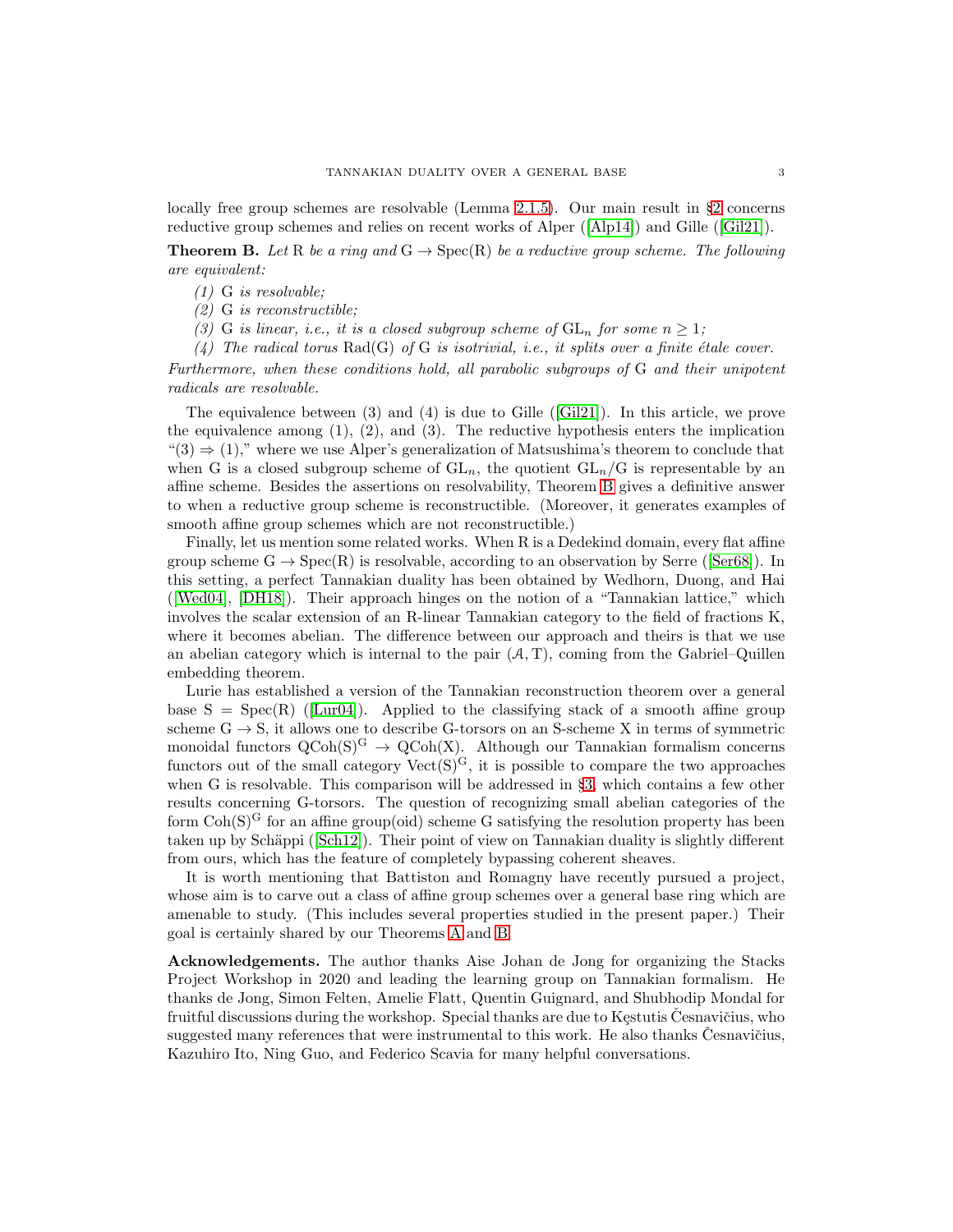#### 1. Resolvable Tannakian duality

<span id="page-3-0"></span>Let R be a ring. We use S to denote  $Spec(R)$ . In this section, we define two notions central to this article: resolvable affine group schemes over S (Definition [1.1.2\)](#page-3-1) and resolvable Rlinear Tannakian categories (Definition [1.6.2\)](#page-9-0). The main result of this section is that they form a perfect duality (Theorem [1.6.6\)](#page-11-0). The generalization of this duality to the non-neutral and non-rigid setting will be discussed in §[1.7.](#page-11-1)

## <span id="page-3-8"></span><span id="page-3-6"></span>1.1. Resolvable affine group schemes.

1.1.1. Suppose that G is an affine group scheme over S. For any S-scheme X equipped with a G-action, we denote by  $Q\text{Coh}(X)^G$  (resp.  $Vect(X)^G$ ) the category of G-equivariant objects of  $QCoh(X)$  (resp.  $Vect(X)$ ).

We shall always regard S as equipped with the trivial G-action. Objects of  $QCoh(S)^G$ (resp. Vect(S)<sup>G</sup>) are also called *quasi-coherent* (resp. *finite locally free*) G-modules. In terms of the R-coalgebra structure on  $\mathcal{O}_G$ , a quasi-coherent (resp. finite locally free) G-module is nothing but an  $O_G$ -comodule (resp. whose underlying R-module is finite projective). The comultiplication on  $\mathcal{O}_G$  equips  $\mathcal{O}_G$  itself with the structure of a G-module.<sup>[5](#page-3-2)</sup>

<span id="page-3-1"></span>**Definition 1.1.2.** An affine group scheme  $G \rightarrow S$  is resolvable if:

- (1)  $G \rightarrow S$  is flat;
- (2) for every  $\mathcal{F} \in \text{QCoh}(S)^G$ , there exists a family of objects  $\mathcal{V}_{\alpha} \in \text{Vect}(S)^G$  (for  $\alpha \in A$ ) together with a G-equivariant surjection  $\bigoplus_{\alpha \in A} \mathcal{V}_{\alpha} \to \mathcal{F}$ .

1.1.3. We remark that Thomason has studied a closely related notion, called the "resolution property" of  $(G, S, S)$ , which stipulates that every coherent G-module be a G-equivariant quotient of a finite locally free G-module ([\[Tho87,](#page-23-6) Definition 2.1]). This notion agrees with Definition [1.1.2](#page-3-1) for flat affine group schemes over a Noetherian base, oweing to part (1) of the following observation of Serre ([\[Ser68\]](#page-23-10)).

<span id="page-3-7"></span>**Lemma 1.1.4.** Let  $G \rightarrow S$  be a flat affine group scheme.

- (1) Suppose S is Noetherian. Let  $\mathcal{F} \in \text{QCoh}(S)^G$ . Then any coherent subsheaf of  $\mathcal{F}$  is contained in a G-equivariant coherent subsheaf of F.
- (2) Suppose S is a Dedekind domain. Then G is resolvable.

In particular, every affine group scheme over a field is resolvable.

Proof. The first statement is [\[Ser68,](#page-23-10) Proposition 2]. The second statement follows from [\[Ser68,](#page-23-10) Proposition 3], using the agreement of the resolvability of G with the resolution property of  $(G, S, S)$  over a Noetherian base.

## <span id="page-3-5"></span><span id="page-3-4"></span>1.2. Tannakian adjunction.

1.2.1. We shall use the term R-linear Tannakian category to refer to a pair  $(A, T)$ , where A is a small R-linear symmetric monoidal category in which every object is dualizable, and  $T : A \rightarrow$  Vect(S) is an R-linear symmetric monoidal functor. The collection of R-linear Tannakian categories naturally forms a 2-category<sup>[6](#page-3-3)</sup>, to be denoted by Tan<sup>nr</sup>. The functor T is called the *fiber functor* of the R-linear Tannakian category  $(A, T)$ .

<span id="page-3-2"></span><sup>&</sup>lt;sup>5</sup>Viewing an element of  $\mathcal{O}_G$  as a function on G, this G-module structure is given by  $g \cdot f = f(-g)$  for  $f \in \mathcal{O}_G$  and  $g \in G$ .

<span id="page-3-3"></span> $6$ We do not insist compositions to be strictly associative. Hence, what we mean by "2-category" is what some authors refer to as "weak 2-category" or "bicategory."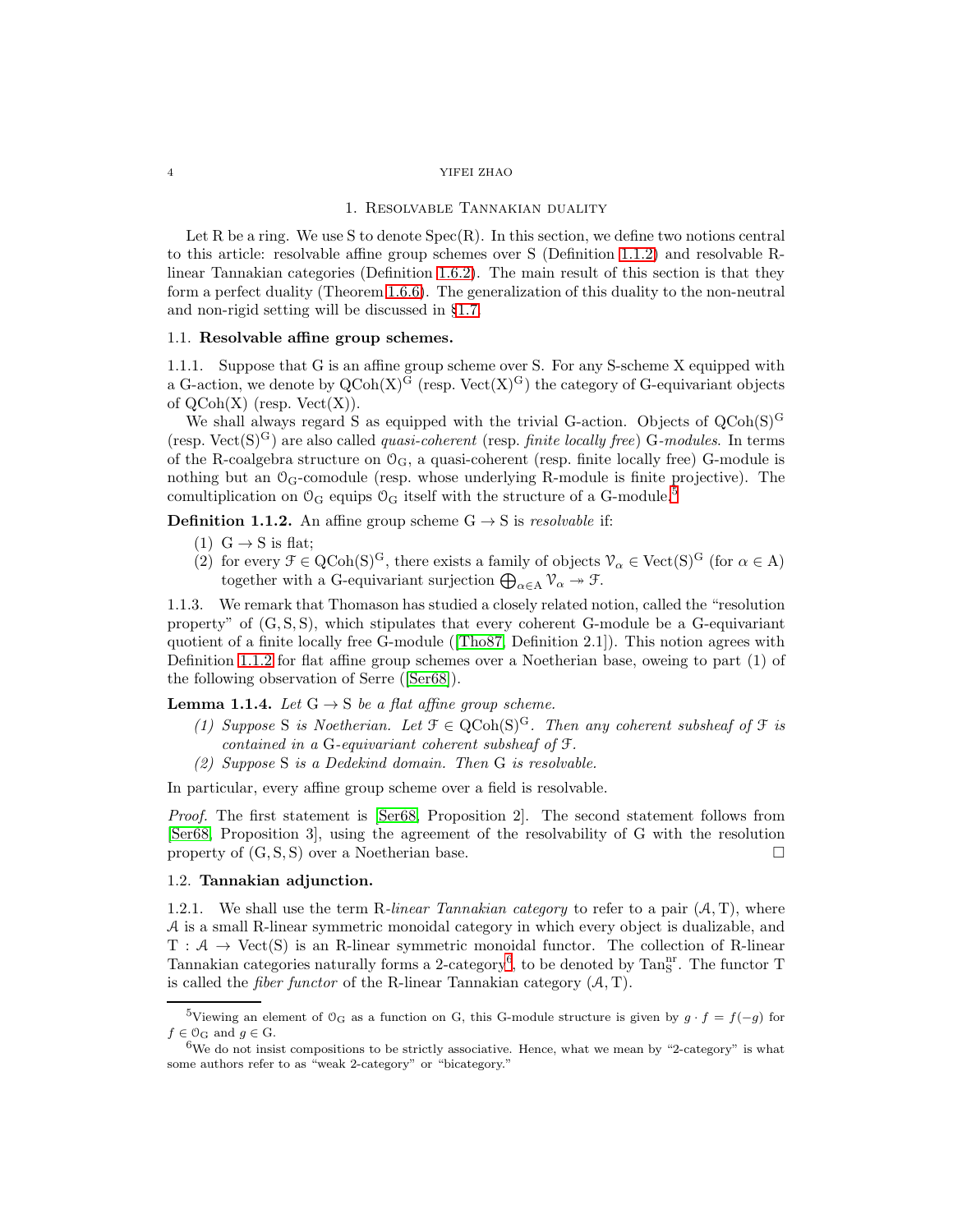Note that given R-linear Tannakian categories  $(A, T)$  and  $(A', T')$ , if T' is faithful, then the Hom-category from  $(A, T)$  to  $(A', T')$  in Tan<sub>S</sub><sup>nr</sup> is equivalent to a set.

Remark 1.2.2. The R-linear Tannakian categories considered here should more properly be called *rigid* and *neutral* R-linear Tannakian categories (hence the notation  $\text{Tan}_{\text{S}}^{\text{nr}}$ ). Rigidity refers to the condition that every object be dualizable and neutrality refers to the fact that the fiber functor has codomain  $Vect(S)$  as opposed to  $Vect(X)$  for an affine S-scheme X. The generalization to non-rigid and non-neutral setting will be discussed in §[1.7.](#page-11-1)

1.2.3. Given an affine group scheme  $G \rightarrow S$ , one may associate the R-linear symmetric monoidal category  $Vect(S)^G$  and the forgetful functor T :  $Vect(S)^G \rightarrow Vect(S)$ . The pair  $(\text{Vect}(S)^G, T)$  is an R-linear Tannakian category. This association defines a functor:

<span id="page-4-0"></span>
$$
Vect(S)^{(-)} : (Grp_S^{aff})^{op} \to Tan_S^{nr}, \tag{1.1}
$$

where  $\text{Grp}_\text{S}^\text{aff}$  denotes the category of affine group schemes over S. Following [\[Str07,](#page-23-4) §16] (see also [\[Sch13,](#page-23-5) §4]), the functor [\(1.1\)](#page-4-0) admits a left adjoint, which associates to an R-linear Tannakian category  $(A, T)$  the group presheaf  $\underline{\mathrm{Aut}}^{\otimes}(T)$  sending an affine S-scheme S' to the group of automorphisms of the R-linear symmetric monoidal functor  $T_{S'} : A \rightarrow Vect(S')$ (the composition of T with the pullback functor  $Vect(S) \rightarrow Vect(S')$ .)

The fact that  $\text{Aut}^{\otimes}(T)$  is representable by an affine group scheme can be seen directly. We only give a quick summary, as the details are well documented (see [\[Str07\]](#page-23-4), [\[Wed04\]](#page-24-0)). To begin with, the rigidity of A implies that  $\underline{\mathrm{Aut}}^{\otimes}(T)$  is identified with  $\underline{\mathrm{End}}^{\otimes}(T)$ , the monoid presheaf of endomorphisms of T. The latter is represented by the spectrum of an explicitly defined R-coalgebra  $\mathcal{O}_{\text{End}^{\otimes}(\mathbb{T})}$ . As an R-module, it is given by a coend:

<span id="page-4-1"></span>
$$
O_{\underline{\text{End}}^{\otimes}(T)} \cong \text{coend}(T^{\vee} \otimes_{R} T), \tag{1.2}
$$

where T<sup> $\vee$ </sup> denotes the functor  $\mathcal{A}^{\text{op}} \to \text{Vect}(S)$  sending a to T $(a)^{\vee}$ . The R-algebra and Rcoagebra structures on [\(1.2\)](#page-4-1) can then be described explicitly using the universal property of the coend. We record this adjunction in the following lemma.

Lemma 1.2.4. The pair of functors:

<span id="page-4-2"></span>
$$
\underline{\text{Aut}}^{\otimes}(-): \text{Tan}_{\text{S}}^{\text{nr}} \xrightarrow{\qquad} (\text{Grp}_{\text{S}}^{\text{aff}})^{\text{op}} : \text{Vect}(\text{S})^{(-)} \tag{1.3}
$$

<span id="page-4-4"></span>naturally forms an adjunction.

1.2.5. The counit of the adjunction [\(1.3\)](#page-4-2), evaluated at an affine group scheme  $G \rightarrow S$ , is given by the map sending an S'-point g of G (where  $S' = Spec(R')$  is an affine S-scheme) to the automorphism of  $T_{S'}$  induced by the action of g on  $V \otimes_R R'$  for all  $V \in \text{Vect}(S)^G$ :

<span id="page-4-3"></span>
$$
G \to \underline{\mathrm{Aut}}^{\otimes}(T). \tag{1.4}
$$

The affine group scheme  $G \rightarrow S$  is called *reconstructible* if [\(1.4\)](#page-4-3) is an isomorphism.

In algebraic terms, [\(1.4\)](#page-4-3) corresponds to the canonical map from coend(T<sup> $\vee \otimes_R T$ </sup>) to  $\mathcal{O}_G$ defined by assembling the coaction maps  $\mathcal{V}^{\vee} \otimes_R \mathcal{V} \to \mathcal{O}_G$  for each  $\mathcal{V} \in \text{Vect}(S)^G$ .

## 1.3. Resolvable affine group schemes are reconstructible.

1.3.1. The goal of this subsection is to prove that every resolvable affine group scheme (Definition [1.1.2\)](#page-3-1) is reconstructible (see  $\S1.2.5$ ). This fact is due to Schäppi, who established a more general result valid in an arbitrary cosmos ([\[Sch13,](#page-23-5) Theorem 7.5.1]). In the setting of affine group schemes (or more generally, affine category schemes), it is possible to supply a simple direct proof which is better suited for our needs.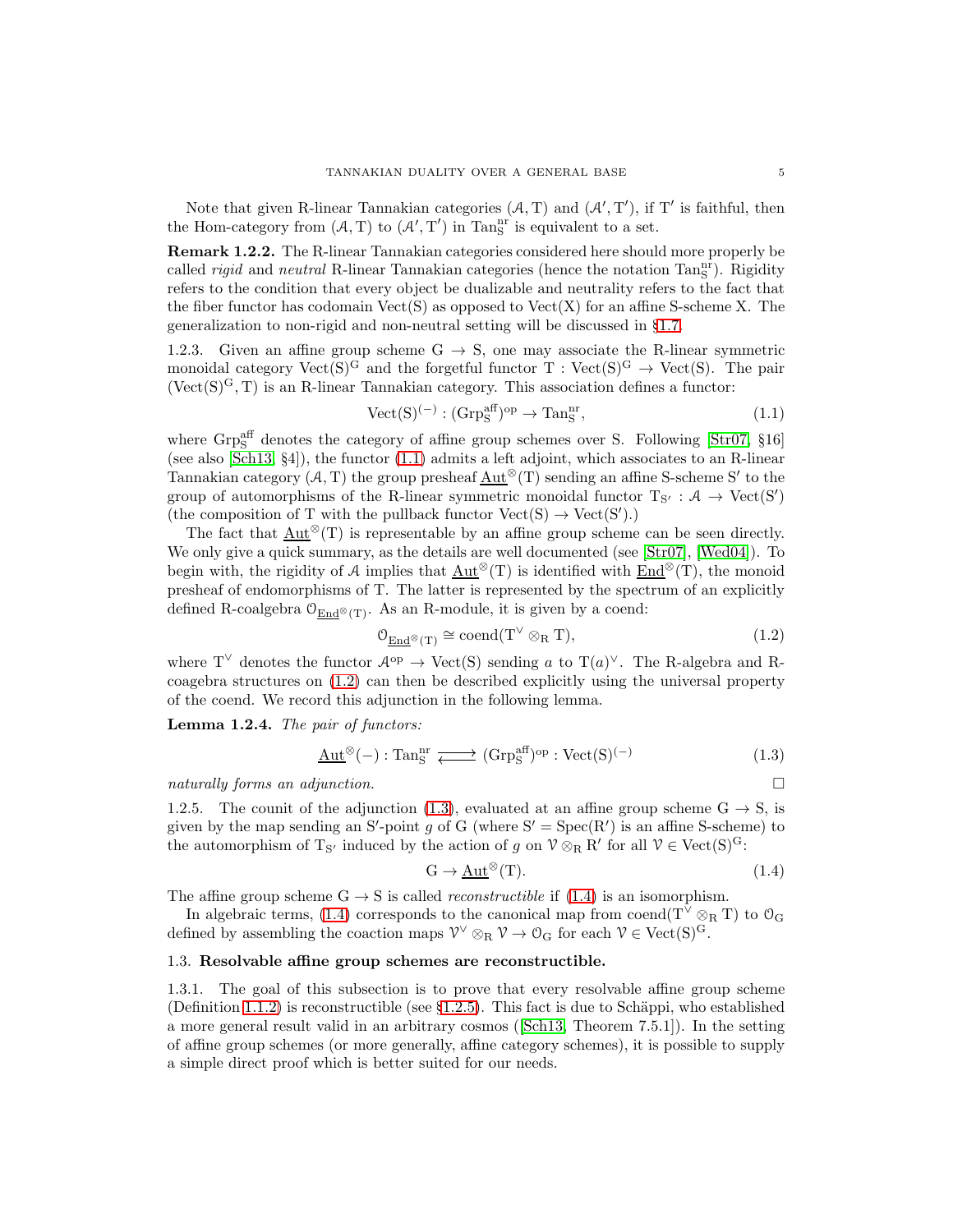1.3.2. Let  $G \rightarrow S$  be an affine group scheme. Given  $\mathcal{V} \in \text{Vect}(S)^G$ , there is a canonical bijection of between the R-module of G-equivariant maps  $\mathcal{V} \to \mathcal{O}_G$  and the dual of  $\mathcal{V}$ :

<span id="page-5-0"></span>
$$
Hom_G(\mathcal{V}, \mathcal{O}_G) \xrightarrow{\sim} \mathcal{V}^{\vee}.
$$
\n(1.5)

The map is defined by composing  $f: V \to O_G$  with the counit  $\epsilon: O_G \to R$ . Its inverse is given by composing the coaction map  $\mathcal{V} \to \mathcal{V} \otimes \mathcal{O}_G$  with a given map  $\mathcal{V} \to R$ .

1.3.3. Let us consider the category of pairs  $(\mathcal{V}, f)$  where  $\mathcal{V} \in \text{Vect}(S)^G$  and  $f : \mathcal{V} \to \mathcal{O}_G$ is a G-equivariant map. The morphisms of this category are G-equivariant maps  $W \to V$ commuting with the structure maps to  $\mathcal{O}_G$ .

To each object  $f : \mathcal{V} \to \mathcal{O}_G$  in this category, one may functorially attach a map of Rmodules  $\mathcal{V} \to \mathcal{V}^{\vee} \otimes_R \mathcal{V}$  sending v to  $f^{\vee} \otimes v$ , where  $f^{\vee} \in \mathcal{V}^{\vee}$  is the element corresponding to f under [\(1.5\)](#page-5-0). Composing with the tautological map  $\mathcal{V}^{\vee} \otimes_R \mathcal{V} \to \text{coend}(\mathcal{T}^{\vee} \otimes_R \mathcal{T})$ , we find a map of R-modules (where both colimits are computed in QCoh(S)):

<span id="page-5-1"></span>
$$
\underset{\substack{\mathcal{V}\to\mathcal{O}_{\mathcal{G}}\\\mathcal{V}\in\mathrm{Vect}(S)^{\mathcal{G}}}}{\text{colim}} \mathcal{V}\to\mathrm{coend}(T^{\vee}\otimes_{R}T). \tag{1.6}
$$

This morphism is compatible with the natural maps to  $\mathcal{O}_G$  on both sides.

<span id="page-5-4"></span>**Lemma 1.3.4.** The morphism  $(1.6)$  is an isomorphism.

*Proof.* Let M denote any R-module. The Hom-set from coend( $T^{\vee} \otimes_R T$ ) to M is the set of R-linear natural transformations:

<span id="page-5-2"></span>
$$
\mathcal{V} \to \mathcal{V} \otimes_{\mathbf{R}} \mathcal{M}, \quad \mathcal{V} \in \text{Vect}(\mathbf{S})^{\mathbf{G}}.
$$
 (1.7)

On the other hand, the Hom-set from colim  $v \rightarrow 0_G$  $V \in Vect(S)^G$  $(V)$  to M is given by a compatible

system of R-linear maps  $\mathcal{V} \to \mathcal{M}$  for each G-equivariant morphism  $f : \mathcal{V} \to \mathcal{O}_G$ . The passage from [\(1.7\)](#page-5-2) to the latter is given by composition with the morphism  $\mathcal{V} \to \mathbb{R}$  associated to f under [\(1.5\)](#page-5-0). It defines a bijection in view of the canonical isomorphism between  $\mathcal{V} \otimes_R \mathcal{M}$ and  $\text{Hom}(\mathcal{V}^{\vee}, \mathcal{M}).$  $\vee$ , M).

<span id="page-5-6"></span>1.3.5. Suppose that  $G \to S$  is a flat affine group scheme. Then  $QCoh(S)^G$  is an abelian category and the forgetful functor  $Q\text{Coh}(S)^G \to Q\text{Coh}(S)$  is exact. Indeed, the only nonformal aspect of this assertion is the formation of kernels, and this follows from the flatness hypothesis on  $G \rightarrow S$ .

<span id="page-5-5"></span>**Lemma 1.3.6.** Suppose that  $G \rightarrow S$  is a flat affine group scheme. Then the following are equivalent:

- (1) G is resolvable;
- (2) for any  $\mathcal{F} \in \text{QCoh}(S)^G$ , the canonical map below is bijective:

<span id="page-5-3"></span>
$$
\underset{\substack{\mathcal{V}\to\mathcal{F}\\ \mathcal{V}\in\text{Vect}(S)^G}}{\text{colim}} \mathcal{V}\to\mathcal{F}.\tag{1.8}
$$

*Proof.* Since every colimit in  $QCoh(S)$  is a quotient of a direct sum, statement (2) implies (1). To prove the converse, we first observe [\(1.8\)](#page-5-3) is surjective under the hypothesis. It remains to prove that it is injective. Since the index category contains finite direct sums, it suffices to show that for an individual object  $\mathcal{V} \in \text{Vect}(S)^G$  with  $f: \mathcal{V} \to \mathcal{F}$ , an element  $v \in \mathcal{V}$  with  $f(v) = 0$  is sent to zero in colim  $v \to \mathcal{F}$ <br> $v \in \text{Vect}(S)^G$ (V).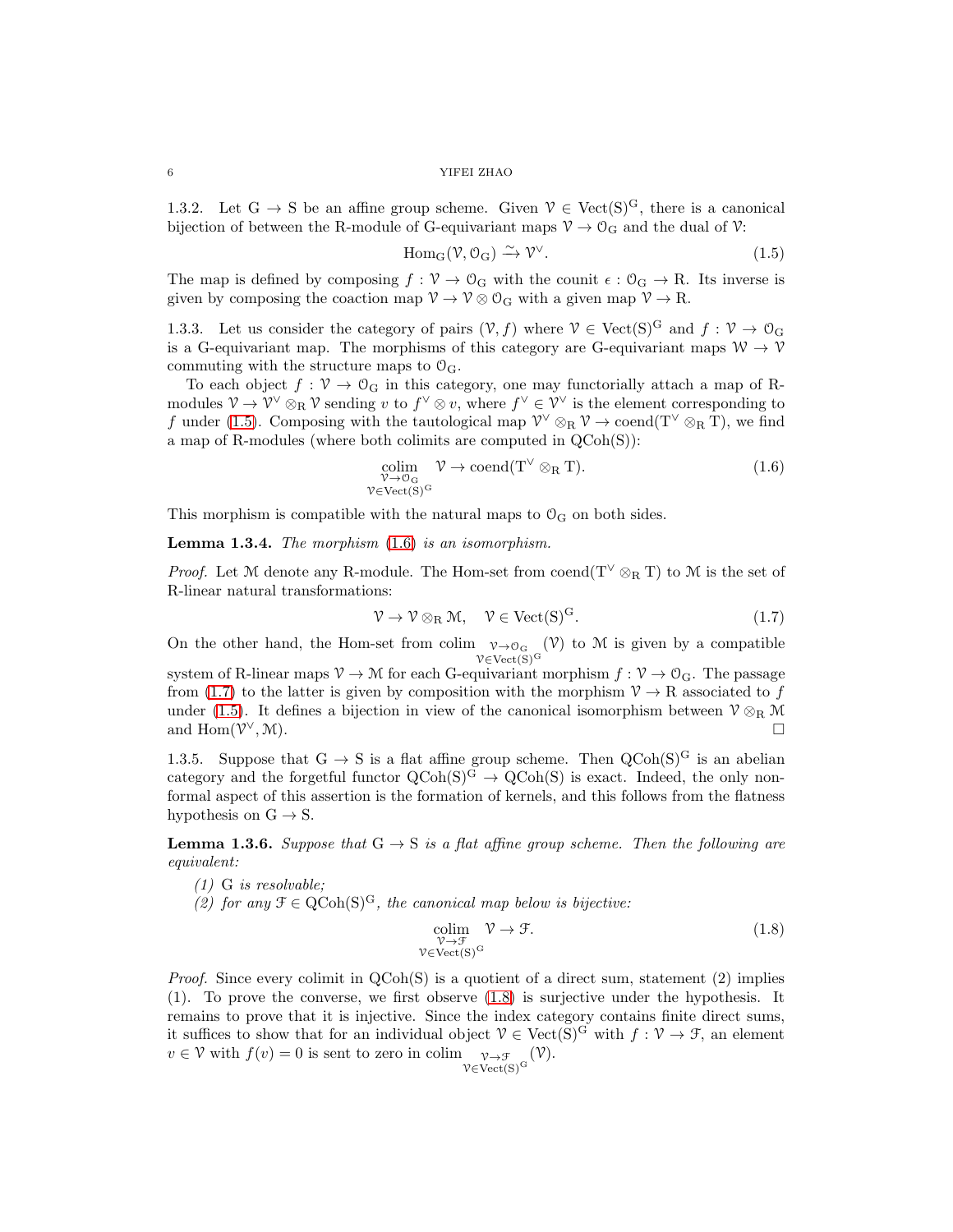Since G  $\rightarrow$  S is flat, the R-submodule Ker(f)  $\subset \mathcal{V}$  inherits a G-module structure. The resolution property gives some  $W \in \text{Vect}(S)^G$  with a G-equivariant map  $W \to \text{Ker}(f)$  whose image contains v. The commutative diagram:



shows that  $W \to \text{colim} \sup_{\mathcal{V} \in \text{Vect}(S)^G}$  $(V)$  is zero, so in particular, v vanishes in the colimit.  $\square$ 

<span id="page-6-0"></span>**Proposition 1.3.7.** Suppose that  $G \rightarrow S$  is a resolvable affine group scheme. Then G is reconstructible.

Proof. By Lemma [1.3.4,](#page-5-4) the affine group scheme G is reconstructible if and only if the canonical map colim  $v \rightarrow o_G$  $V \in Vect(S)^G$  $(\mathcal{V}) \to \mathcal{O}_G$  is bijective. The latter bijectivity is guaranteed by Lemma [1.3.6](#page-5-5) applied to  $\mathcal{F} = \mathcal{O}_G$ .

## 1.4. Recollections on exact categories.

1.4.1. This subsection collects some facts concerning exact categories, with an emphasis on the Gabriel–Quillen embedding theorem which canonically associates an abelian category to an exact category ( $[Qui73, §2]$  $[Qui73, §2]$ ). We use Bühler's exposition ( $[Bü10]$ ) as our main reference for notions related to exact categories.

1.4.2. An exact category is an additive category  $A$  equipped with a distinguished class E of composable pairs of morphisms:

$$
a_1\stackrel{i}{\to}a_2\stackrel{p}{\to}a_3
$$

such that i (resp. p) is the kernel (resp. cokernel) of p (resp. i), which are stable under isomorphisms and satisfy a list of axioms (recalled below).

Elements of E are called *short exact sequences* of A, and the morphisms i (resp. p) appearing in E are called *admissible* monomorphisms (resp. epimorphisms). We often denote an exact category  $(A, E)$  simply by A, and employ the standard notation  $a_1 \rightarrow a_2 \rightarrow a_3$  to denote a short exact sequence in an exact category.

1.4.3. The axioms on the class of short exact sequences E are as follows.

- (E1) the identity morphism id<sub>a</sub> (for any  $a \in \mathcal{A}$ ) is both an admissible monomorphism and an admissible epimorphism;
- (E2) the class of admissible monomorphisms is closed under composition, and likewise for admissible epimorphisms;
- (E3) given an admissible monomorphism  $a_1 \rightarrow a_2$  and an arbitrary morphism  $a_1 \rightarrow a'_1$ , the pushout exists and yields an admissible monomorphism  $a'_1 \rightarrow a'_2$ :

$$
\begin{array}{ccc}\na_1 & \longrightarrow & a_2 \\
\downarrow & & \downarrow \\
a'_1 & \longrightarrow & a'_2\n\end{array}
$$

and the dual axiom is required of admissible epimorphisms with respect to pullbacks.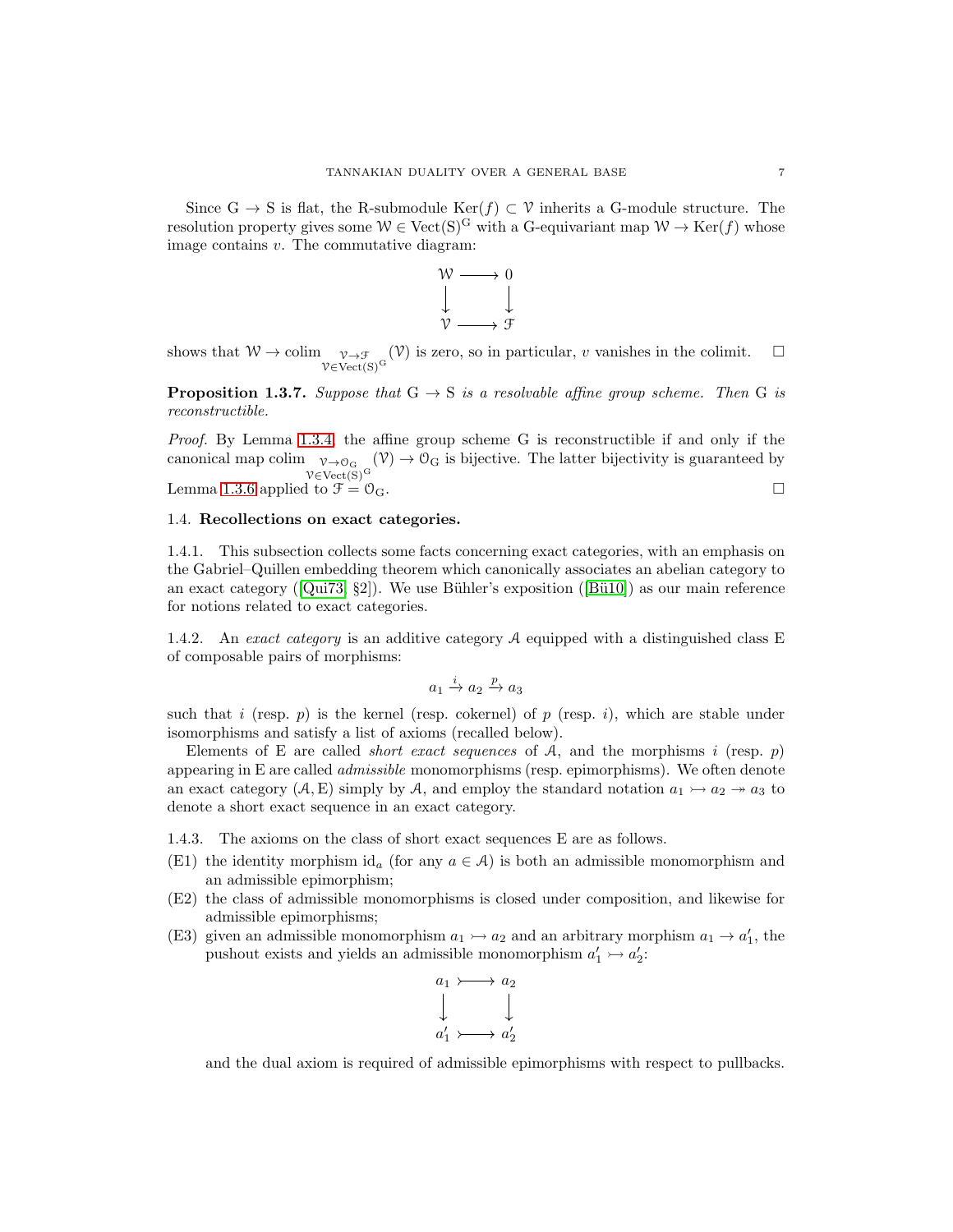Instead of additive categories, in what follows we shall consider additive R-linear categories (i.e., R-linear categories admitting finite biproducts). The above definitions carry over verbatim.

1.4.4. Every abelian category has a tautological structure of an exact category, where the short exact sequences are given by those in the usual sense. Every full subcategory of an abelian category which is closed under extensions inherits the structure of an exact category, such that the embedding reflects<sup>[7](#page-7-0)</sup> exactness ([Bü10, Lemma 10.20]).

In particular, the full subcategory  $Vect(S) \subset QCoh(S)$  inherits an exact structure. The phrase "the exact category Vect(S)" will always refer to this exact structure.

<span id="page-7-2"></span>1.4.5. An R-linear exact category  $A$  is naturally equipped with a Grothendieck topology, where the coverings of  $a \in \mathcal{A}$  are given by admissible epimorphisms  $a' \rightarrow a$  ([Bü10, Lemma A.5]). Let  $\text{PShv}(\mathcal{A})$  denote the category of presheaves<sup>[8](#page-7-1)</sup> on  $\mathcal{A}$  valued in R-Mod, and write  $\text{Shv}(\mathcal{A}) \subset \text{PShv}(\mathcal{A})$  for the full subcategory of sheaves. By [Bü10, Lemma A.7], the following properties on  $F \in \mathrm{PShv}(\mathcal{A})$  are equivalent:

- $(1)$  F is a sheaf;
- (2) F is left exact, i.e., it transforms a short exact sequence  $a_1 \rightarrow a_2 \rightarrow a_3$  into an exact sequence of R-modules:

$$
0 \to F(a_1) \to F(a_2) \to F(a_3).
$$

The Yoneda embedding  $A \hookrightarrow \text{PShv}(A)$  factors through a functor  $A \hookrightarrow \text{Shv}(A)$ , which reflects exactness. (This is known as the Gabriel–Quillen embedding theorem.)

Remark 1.4.6. It is perhaps more familiar to consider additives presheaves on A valued in abelian groups. Since  $A$  is R-linear, these gadgets are equivalent to R-linear presheaves valued in R-Mod. Indeed, given an additive presheaf F valued in abelian group, the map:

$$
R \to \text{End}_{\mathcal{A}}(a) \to \text{End}_{\mathbb{Z}}(F(a))^{\text{op}}, \quad a \in \mathcal{A}
$$

upgrades each  $F(a)$  to an R-module, such that  $Hom_{A}(a, b) \to Hom_{\mathbb{Z}}(F(b), F(a))$  is R-linear. We prefer to work R-linearly instead of keeping track of two rings R and  $\mathbb{Z}$ .

**Remark 1.4.7.** Suppose  $A$  is an abelian category, equipped with its canonical exact structure. Then Shv(A) is identified with the ind-completion of A. Indeed,  $F \in \mathrm{PShv}(\mathcal{A})$  is left exact if and only if the category of objects  $a \in \mathcal{A}$  equipped with a map to F is filtered.

<span id="page-7-3"></span>1.4.8. Suppose A and B are R-linear exact categories. Let  $P : A \rightarrow B$  be an exact functor, i.e., P transforms short exact sequences into short exact sequences. We equip A and B with their natural Grothendieck topologies (see §[1.4.5\)](#page-7-2).

<span id="page-7-5"></span>**Lemma 1.4.9.** With notations in  $$1.4.8$ , we have:

(1) The formula  $P_s(F)(a) := F(P(a))$  defines a functor:

<span id="page-7-4"></span>
$$
P_s: \text{Shv}(\mathcal{B}) \to \text{Shv}(\mathcal{A});\tag{1.9}
$$

(2) the functor [\(1.9\)](#page-7-4) admits a left adjoint  $P^s$ , given by the left Kan extension of  $A \stackrel{P}{\rightarrow}$  $\mathcal{B} \hookrightarrow \text{Shv}(\mathcal{B})$  along  $\mathcal{A} \to \text{Shv}(\mathcal{A})$ .

<sup>&</sup>lt;sup>7</sup>Recall: a functor T :  $A \rightarrow B$  of exact categories *reflects exactness* if any composable pair of morphisms  $a_1 \rightarrow a_2 \rightarrow a_3$  in A is a short exact sequence precisely when its image in B is.

<span id="page-7-1"></span><span id="page-7-0"></span><sup>8</sup> i.e., they are assumed R-linear as functors.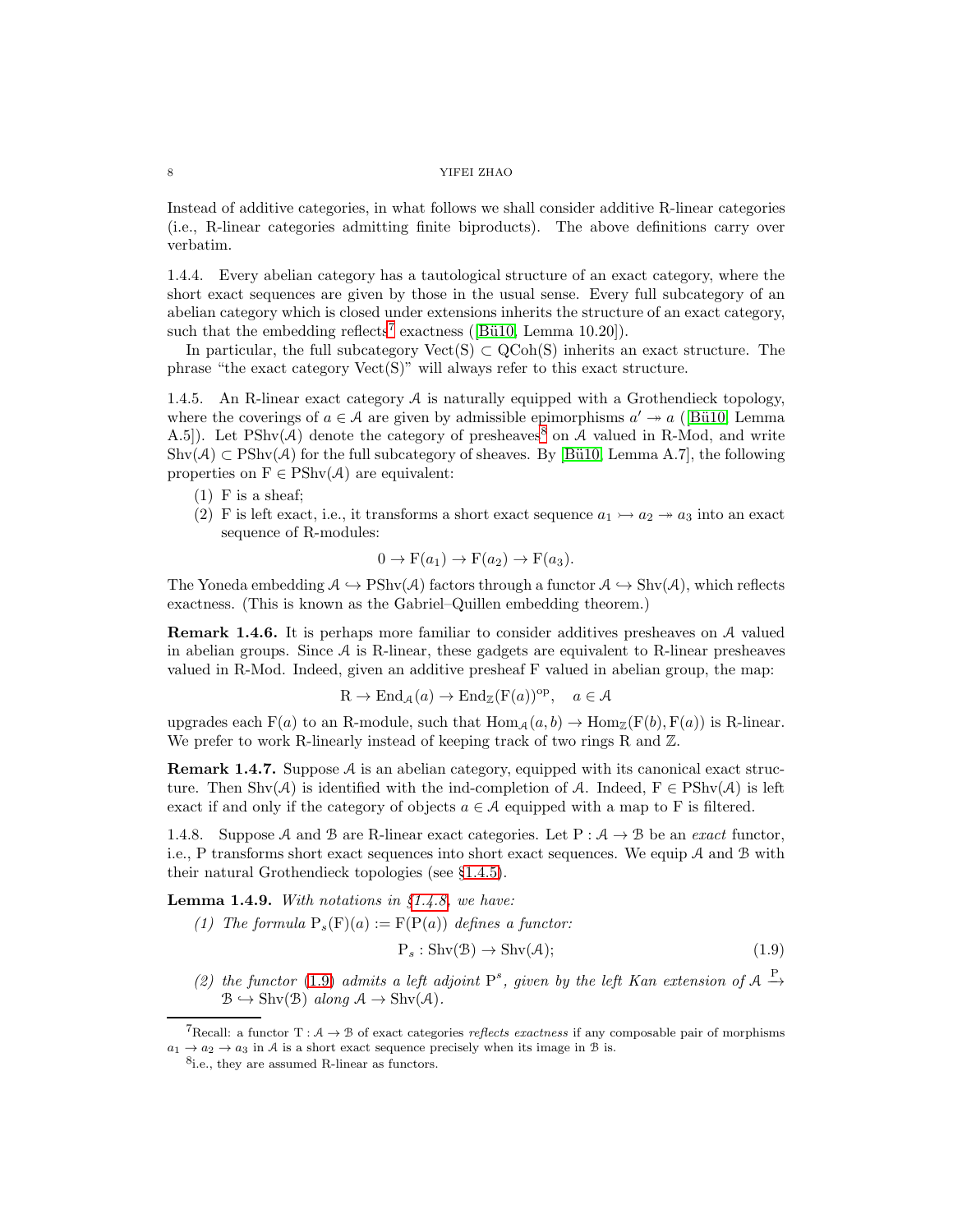*Proof.* It suffices to show that  $P: A \rightarrow B$  is a continuous functor of sites in the sense of [\[Sta18,](#page-23-15) 00WU]. Concretely, this means that P verifies the two properties below. First, P carries an admissible epimorphism  $a_1 \rightarrow a_2$  in A to an admissible epimorphism  $P(a_1) \rightarrow$  $P(a_2)$  in B; this holds by definition. Second, given an admissible epimorphism  $a_1 \rightarrow a_2$  in A and an arbitrary morphism  $a_1 \to a'_1$ , writing  $a'_2 := a_2 \times_{a_1} a'_1$  (which exists thanks to the axioms of an exact category), we need to verify that the following commutative diagram in B is Cartesian:

$$
\begin{array}{ccc}\nP(a_1) & \longrightarrow P(a_2) \\
\downarrow & & \downarrow \\
P(a'_1) & \longrightarrow P(a'_2)\n\end{array}
$$

Using the exactness of P, this follows from the dual of [Bü10, Proposition 2.12].

## <span id="page-8-1"></span>1.5. Categorical meaning of resolvability.

1.5.1. Suppose  $G \rightarrow S$  is a flat affine group scheme. Then  $QCoh(S)^G$  is a cocomplete R-linear abelian category (see §[1.3.5\)](#page-5-6). Its full subcategory  $Vect(S)^G \subset QCoh(S)^G$  is closed under extensions. Hence  $Vect(S)^G$  inherits the structure of an R-linear exact category.

A morphism  $f: \mathcal{V}_1 \to \mathcal{V}_2$  in Vect(S)<sup>G</sup> is an admissible epimorphism if and only if it is surjective on the underlying R-modules. Indeed, it suffices to observe that when  $f$  is surjective,  $\text{Ker}(f) \in \text{QCoh}(S)^G$  belongs to  $\text{Vect}(S)^G$ . This in turn follows from the fact that the kernel of a surjective map of finite projective modules is finite projective.

1.5.2. For any  $\mathcal{F} \in \text{QCoh}(S)^G$ , the presheaf on Vect $(S)^G$  defined by taking G-equivariant homomorphisms  $Hom_G(-, \mathcal{F})$  is left exact. Hence we obtain a functor:

<span id="page-8-0"></span>
$$
QCoh(S)^G \to Shv(Vect(S)^G), \quad \mathcal{F} \rightsquigarrow Hom_G(-, \mathcal{F}).
$$
\n(1.10)

We now come to the key observation about the resolvability condition of an affine group scheme, which can be seen as an enhanced version of Lemma [1.3.6.](#page-5-5)

<span id="page-8-2"></span>**Lemma 1.5.3.** Suppose that  $G \rightarrow S$  is a flat affine group scheme. Then the following are equivalent:

- (1) G is resolvable;
- (2) the functor  $(1.10)$  is an equivalence of categories.

Proof. Let us first observe that  $(1.10)$  admits a left adjoint, given by the left Kan extension LKE<sub>l</sub> of the inclusion  $\iota : \text{Vect}(S)^G \hookrightarrow \text{QCoh}(S)^{\tilde{G}}$  along the functor  $\text{Vect}(S)^G \hookrightarrow$  $\text{Shv}(\text{Vect}(S)^G)$ . Indeed, given  $F \in \text{Shv}(\text{Vect}(S)^G)$  and  $\mathcal{G} \in \text{QCoh}(S)^G$ , natural transformations from F to  $Hom_G(-, G)$  are computed by:

$$
\lim_{\substack{\mathcal{V}\to F\\ \mathcal{V}\in \text{Vect}(S)^G}} \text{Hom}_G(\iota(\mathcal{V}), \mathcal{G}) \xrightarrow{\sim} \text{Hom}_G(\underset{\substack{\mathcal{V}\to F\\ \mathcal{V}\in \text{Vect}(S)^G}}{\text{cdim}} \iota(\mathcal{V}), \mathcal{G}),
$$

where the colimit is precisely the value of  $LKE<sub>t</sub>$  at F. Next, by Lemma [1.3.6,](#page-5-5) the resolvability condition is equivalent to the statement that the counit of this adjunction:

$$
LKE_{\iota}(\mathrm{Hom}_{G}(-, \mathcal{F})) \to \mathcal{F}
$$

is an isomorphism for all  $\mathcal{F} \in \text{QCoh}(S)^G$ . It remains to prove that being resolvable implies the essential surjectivity of  $(1.10)$ . To this end, we first argue that  $(1.10)$  commutes with colimits, which amount to two statements: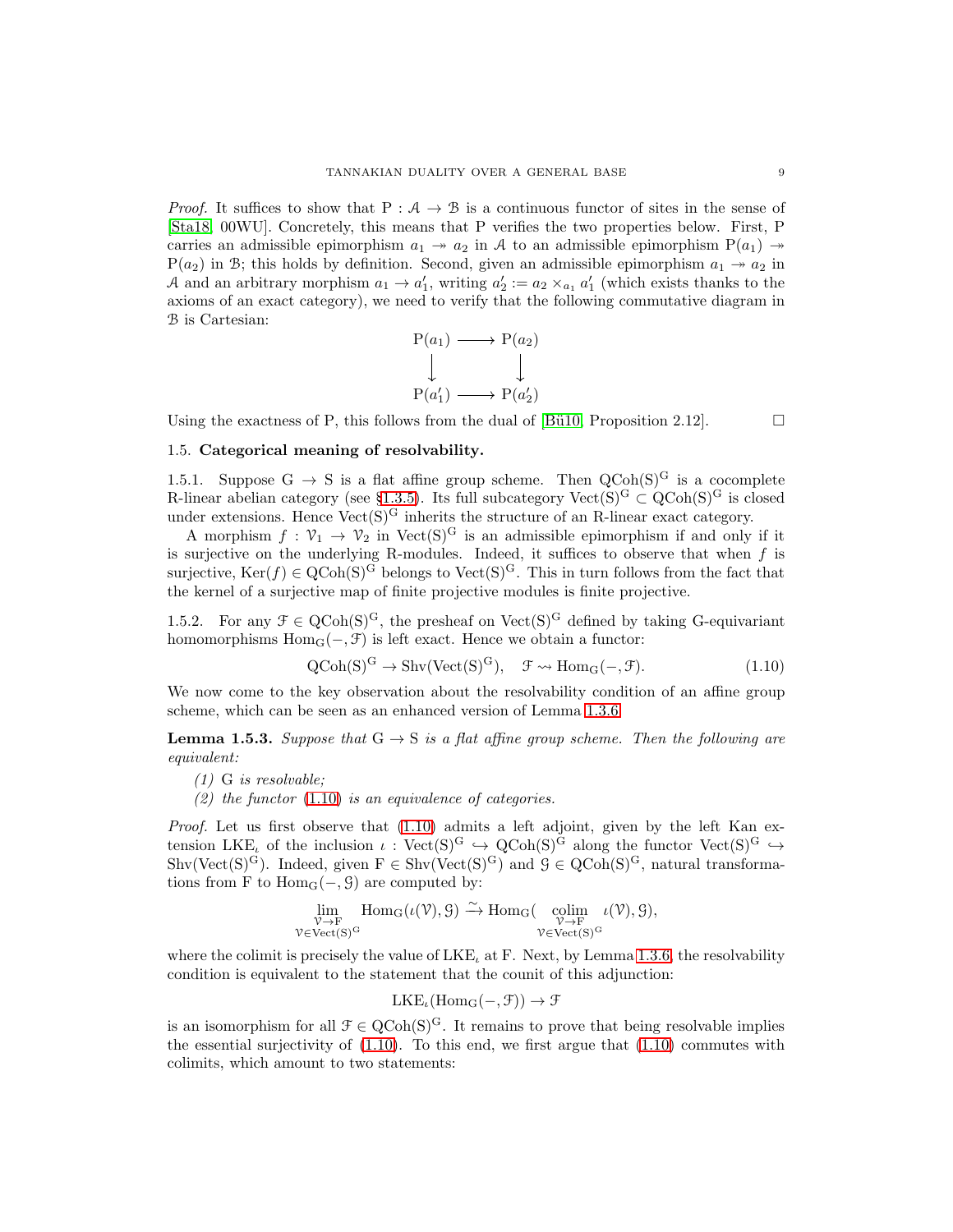- (1) [\(1.10\)](#page-8-0) commutes with direct sums—this is because direct sums in  $\text{Shv}(\text{Vect}(S)^G)$  are computed pointwise, as a direct sum of left exact functors valued in R-Mod remains left exact;
- $(2)$   $(1.10)$  commutes with cokernels—since  $(1.10)$  is already left-exact, it suffices to show that it preserves surjective morphisms. Take  $\mathcal{F}' \to \mathcal{F}$  in  $Q\text{Coh}(S)^G$ , and we want to show that  $Hom_G(-, \mathcal{F}') \to Hom_G(-, \mathcal{F})$  is a surjection of *sheaves*. Let us consider  $V \in \text{Vect}(S)^G$  with a morphism  $\hat{f}: V \to \mathcal{F}$ . The fiber product in  $\text{QCoh}(S)^G$  admits a resolution, by the hypothesis:



where each  $W_{\alpha} \in \text{Vect}(S)^G$ . Since  $\gamma$  is a finite R-module, there is a finite sum of the  $W_{\alpha}$ 's which surjects onto  $V$ ; we call it  $V'$ . Then  $V' \rightarrow V$  is an admissible epimorphism (see §[1.5.1\)](#page-8-1) equipped with a lift  $f': \mathcal{V}' \to \mathcal{F}'$  of f.

Knowing that [\(1.10\)](#page-8-0) commutes with colimits, its essential surjectivity follows from the fact that  $\text{Shv}(\text{Vect}(S)^G)$  is generated by  $\text{Vect}(S)^G$  under colimits, whereas  $\text{QCoh}(S)^G$  is already cocomplete. □

Remark 1.5.4. A special case of Lemma [1.5.3](#page-8-2) is the classical statement that the functor:

$$
QCoh(S) \to Shv(Vect(S)), \quad \mathcal{F} \rightsquigarrow Hom(-, \mathcal{F})
$$

is an equivalence of categories (see [\[TT90,](#page-24-1) A.8.4] for example). Thus, one can view the resolvability condition as saying that  $Q\text{Coh}(S)^G$  bears the same relationship with Vect $(S)^G$ as  $QCoh(S)$  does with  $Vect(S)$ .

## <span id="page-9-1"></span>1.6. Resolvable Tannakian categories.

1.6.1. The goal of this subsection is to characterize those R-linear Tannakian categories (see §[1.2.1\)](#page-3-4) which arise from resolvable affine group schemes  $G \rightarrow S$  under the functor [\(1.1\)](#page-4-0).

<span id="page-9-0"></span>**Definition 1.6.2.** Let  $(A, T)$  be an R-linear Tannakian category. We shall say that  $(A, T)$ is resolvable if the following conditions are satisfied:

- (R1) the class E of composable pairs of morphisms in A whose images under T are short exact sequences of  $Vect(S)$  defines an exact structure on  $A$ ;
- (R2) the functor attached to (the exact functor) T by Lemma [1.4.9](#page-7-5) is faithful and exact:

$$
T^s: Shv(\mathcal{A}) \to QCoh(S). \tag{1.11}
$$

(R3) the commutative diagram below is Cartesian:

$$
\begin{array}{ccc}\n\mathcal{A} & \longrightarrow & \text{Shv}(\mathcal{A}) \\
\downarrow^{\text{T}} & & \downarrow^{\text{T}^s} \\
\text{Vect(S)} & \longrightarrow & \text{QCoh(S)}\n\end{array} \tag{1.12}
$$

**Remark 1.6.3.** One may view condition (R2) as saying that  $T : A \rightarrow Vect(S)$  is a "faithfully flat" morphism. The terminology can be justified as follows. A ring map  $f : A \rightarrow B$  induces an exact pullback functor T from finite, projective A-modules to finite, projective B-modules. The functor  $T^s$  is given by  $(-) \otimes_A B : A$ -Mod  $\rightarrow B$ -Mod.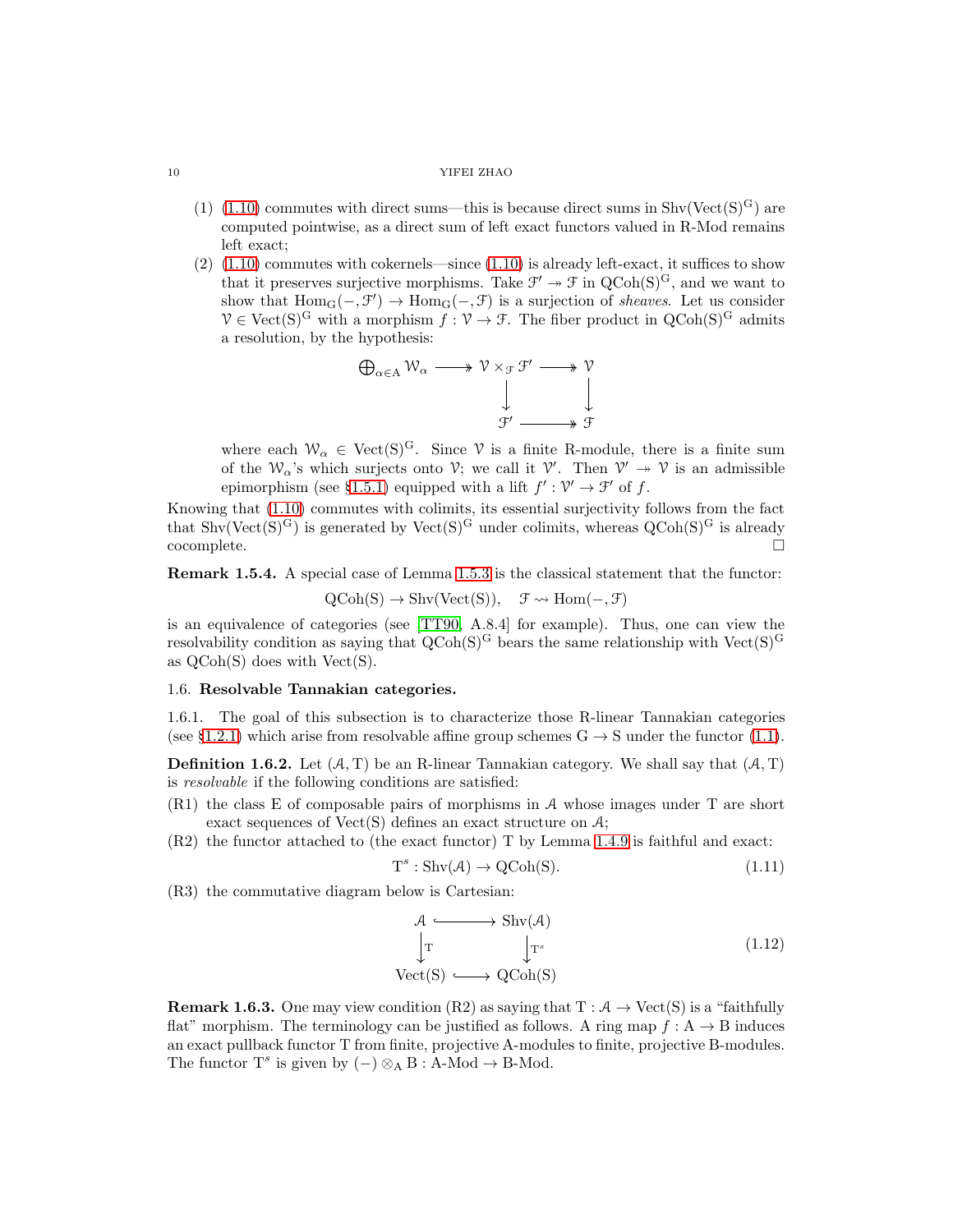<span id="page-10-3"></span>**Lemma 1.6.4.** Let  $G \rightarrow S$  be a resolvable affine group scheme. Then its image under [\(1.1\)](#page-4-0) is a resolvable R-linear Tannakian category.

*Proof.* The class E appearing in condition  $(R1)$  defines the familiar exact structure on Vect(S)<sup>G</sup>. Next, since G  $\rightarrow$  S is resolvable, the category Shv(A) is canonically identified with  $Q\text{Coh}(S)^G$  by Lemma [1.5.3.](#page-8-2) Furthermore, the functor  $T^s$  given by left Kan extension of T passes to the forgetful functor:

$$
Q\text{Coh}(S)^G \to Q\text{Coh}(S),
$$

which is evidently faithful and exact. The Cartesian-ness of  $(1.17)$  is clear.

<span id="page-10-4"></span>**Lemma 1.6.5.** Suppose that  $(A, T)$  is a resolvable R-linear Tannakian category. Then:

(1) the unit of the adjunction  $(1.3)$  is an isomorphism evaluated at  $(A, T)$ , i.e., the canonical functor below is an equivalence of R-linear symmetric monoidal categories:

<span id="page-10-2"></span>
$$
\mathcal{A} \xrightarrow{\sim} \text{Vect}(\mathbf{S})^{\underline{\text{Aut}}^{\otimes}(\mathbf{T})};\tag{1.13}
$$

(2) the affine group scheme  $Aut^{\otimes}(T) \rightarrow S$  is resolvable.

*Proof.* Recall that the affine group scheme  $\text{Aut}^{\otimes}(T) \rightarrow S$  is defined by the R-bialgebra coend(T<sup> $\vee$ </sup>  $\otimes$ RT) (see §[1.2\)](#page-3-5). By Lemma [1.4.9,](#page-7-5) the functor T<sup>s</sup> has a right adjoint T<sub>s</sub>. Consider  $T^{s}T_{s}$  as a comonad acting on QCoh(S). Since  $T^{s}$  is a faithful and exact functor between abelian categories, it is conservative and preserves equalizers. Thus, the Barr–Beck theorem implies that the canonical functor lifting  $T<sup>s</sup>$  is an equivalence:

<span id="page-10-1"></span>
$$
Shv(\mathcal{A}) \xrightarrow{\sim} T^s T_s \text{-Comod}(QCoh(S)). \tag{1.14}
$$

We claim that  $T^sT_s$  is identified with the comonad:

<span id="page-10-0"></span>
$$
QCoh(S) \to QCoh(S), \quad \mathcal{F} \rightsquigarrow \mathcal{F} \otimes_R \text{coend}(T^{\vee} \otimes_R T). \tag{1.15}
$$

Indeed, given  $\mathcal{F}, \mathcal{G} \in \text{QCoh}(S)$ , the Hom-set:

$$
\operatorname{Hom}(\mathrm{T}^s \mathrm{T}_s(\mathcal{F}), \mathcal{G}) \cong \operatorname{Hom}(\mathrm{T}_s(\mathcal{F}), \mathrm{T}_s(\mathcal{G}))
$$

is the set of natural transformations between the two functors from  $Vect(S)$  to  $QCoh(S)$ , sending V to  $\text{Hom}_{\text{QCoh}(S)}(\text{T}(\mathcal{V}), \mathcal{F}) \cong \mathcal{F} \otimes_{\text{R}} \text{T}(\mathcal{V})^{\vee}$ , respectively  $\mathcal{G} \otimes_{\text{R}} \text{T}(\mathcal{V})^{\vee}$ . These natural transformations are in turn given by morphisms in QCoh(S):

$$
\mathcal{F} \otimes_R \text{coend}(T^\vee \otimes_R T) \to \mathcal{G}.
$$

This shows that the functor  $T^{s}T_{s}$  is isomorphic to [\(1.15\)](#page-10-0). We omit the verification that this isomorphism is compatible with the comonad structures. Combining this with the isomorphism [\(1.14\)](#page-10-1), we find that Shv(A) is canonically equivalent to  $Q\text{Coh}(S)^{\underline{\text{Aut}}^{\otimes}(T)}$ , with  $T<sup>s</sup>$  passing to the forgetful functor. By the hypothesis that  $(1.17)$  is Cartesian, we see that A is canonically equivalent to Vect(S) $\frac{\text{Aut}^{\otimes}(\text{T})}{\text{T}}$ , with T passing to the forgetful functor. We omit checking that this isomorphism is the unit [\(1.13\)](#page-10-2).

To prove statement (2), we first note that  $T^sT_s$  is left exact by the hypothesis on  $T^s$ . (The functor  $T<sub>s</sub>$  is automatically left exact, being a right adjoint.) Hence the functor [\(1.15\)](#page-10-0) is also left exact. This implies that  $\mathrm{coend}(T^{\vee} \otimes_R T)$  is a flat R-module. Namely,  $\mathrm{Aut}^{\otimes}(T) \to S$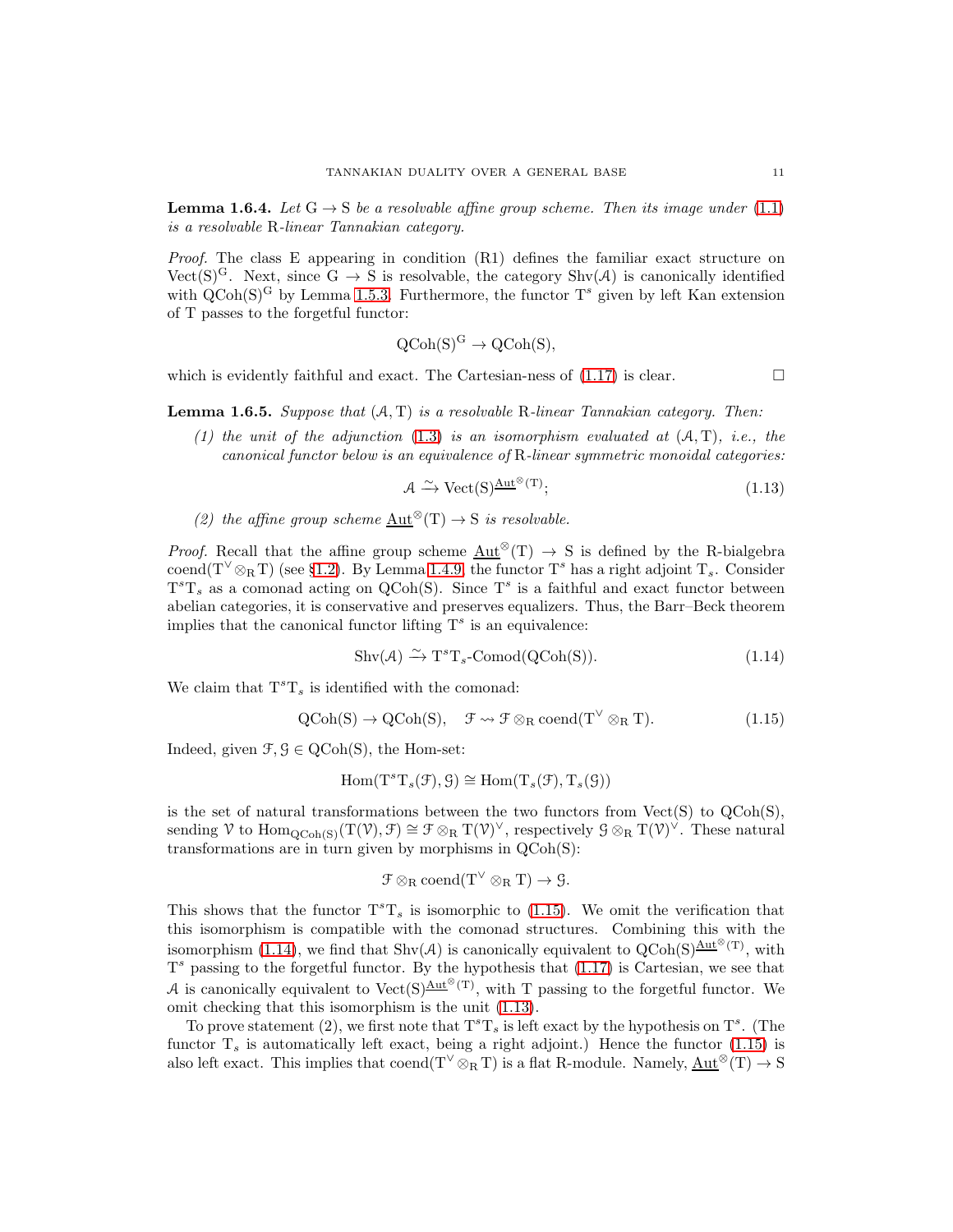is flat. To prove that  $Aut^{\otimes}(T)$  is resolvable, we appeal to the identifications of categories established above:



In particular, the canonical functor from  $Q\text{Coh}(S)\frac{\text{Aut}^{\otimes}(T)}{\text{Aut}}$  to sheaves on the exact category Vect(S) $\frac{\text{Aut}^{\otimes}(T)}{\text{Vect}}$  is an equivalence. According to Lemma [1.5.3,](#page-8-2)  $\underline{\text{Aut}}^{\otimes}(T)$  is resolvable.

<span id="page-11-0"></span>**Theorem 1.6.6.** The adjunction  $(1.3)$  restricts to a contravariant equivalence of categories between:

- (1) resolvable affine group schemes  $G \rightarrow S$ ;
- (2) resolvable R-linear Tannkian categories (A, T).

Proof. By Proposition [1.3.7,](#page-6-0) the counit is an isomorphism when evaluated on a resolvable affine group scheme  $G \rightarrow S$ . The adjunction [\(1.3\)](#page-4-2) then induces an equivalence of categories between such affine group schemes and their essential image in Tan<sub>n</sub><sup>n</sup>. By Lemma [1.6.4,](#page-10-3) the essential image is contained in resolvable R-linear Tannakian categories. By Lemma [1.6.5,](#page-10-4) every resolvable R-linear Tannakian category lies in the essential image.  $\Box$ 

## <span id="page-11-1"></span>1.7. The non-neutral, non-unital setting.

1.7.1. From §[1.1](#page-3-6) to §[1.6,](#page-9-1) we have focused on the neutral and unital setting. Both conditions are immaterial for our Tannakian formalism. In this subsection, we explain how to generalize Theorem [1.6.6](#page-11-0) to the non-neutral and non-unital setting, where affine group schemes are replaced by affine category schemes. The only additional difficulty is notational, as one needs to keep track of multiple structural maps involved in an affine category scheme.

1.7.2. An affine category scheme over S is a category object in the category of affine Sschemes. Explicitly, it consists of affine S-schemes  $X_0$  and  $X_1$ , as well as structural maps  $p_t: X_1 \to X_0, p_i: X_1 \to X_0, e: X_0 \to X_1,$  and  $c: X_1 \times_{X_0} X_1 \to X_1$  (where the formation of  $X_1 \times_{X_0} X_1$  invokes  $p_t$  for the first factor and  $p_i$  for the second factor.) These data are supposed to satisfy the associative and unital conditions. Notationally, we will record an affine category scheme by the pair  $(X_0, X_1)$ , the structural maps being tacitly understood. Let  $\text{Cat}_{\text{S}}^{\text{aff}}$  denote the category of affine category schemes over S.

An affine category scheme  $(X_0, X_1)$  over S is dual to an R-coalgebroid  $(\mathcal{O}_{X_0}, \mathcal{O}_{X_1})$ . Under this dictionary, we view  $\mathcal{O}_{X_1}$  as an  $(\mathcal{O}_{X_0}, \mathcal{O}_{X_0})$ -bimodule where the left (resp. right)  $\mathcal{O}_{X_0}$ module structure corresponds to  $p_t$  (resp.  $p_i$ ).

1.7.3. Given an affine category scheme  $(X_0, X_1)$  over S, an  $X_1$ -equivariant quasi-coherent (resp. finite locally free) sheaf on  $X_0$  is defined to be a quasi-coherent (resp. finite locally free) sheaf  $\mathcal F$  on  $X_0$  equipped with a morphism  $p_i^* \mathcal F \to p_t^* \mathcal F$  satisfying the unital and cocycle conditions. We denote the corresponding category by  $QCoh(X_0)^{X_1}$  (resp.  $Vect(X_0)^{X_1}$ .)

In terms of the R-coalgebroid  $(\mathcal{O}_{X_1}, \mathcal{O}_{X_1})$ , an object of  $QCoh(X_0)^{X_1}$  is described as an  $\mathcal{O}_{X_1}$ -comodule, i.e., an  $\mathcal{O}_{X_0}$ -module  $\mathcal F$  equipped with a coaction  $\mathcal F \to \mathcal F \otimes_{\mathcal{O}_{X_0}} \mathcal{O}_{X_1}$ .

**Definition 1.7.4.** An affine category scheme  $(X_0, X_1)$  is *resolvable* if:

(1)  $p_t: X_1 \rightarrow X_0$  is flat;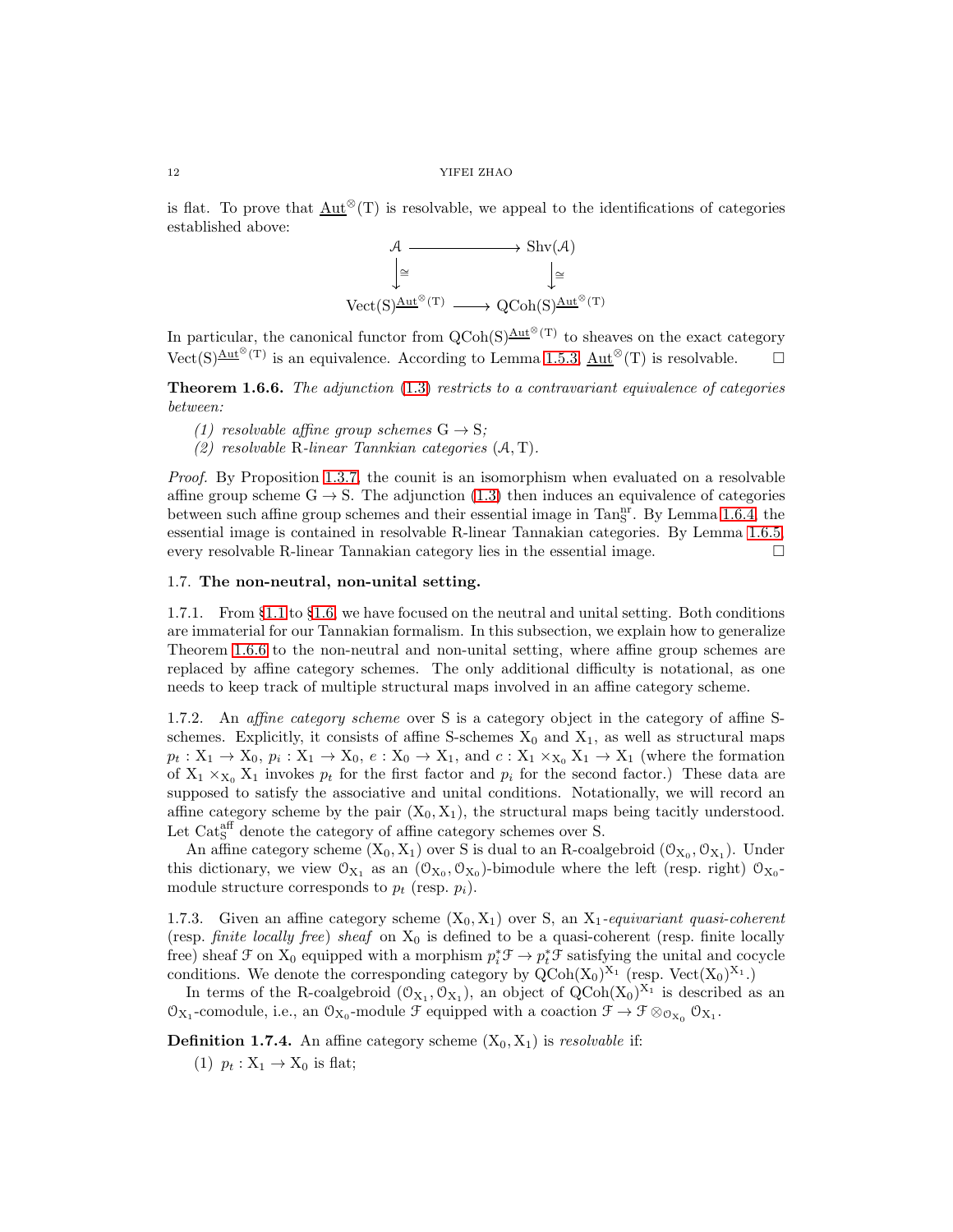(2) for every  $\mathcal{F} \in \text{QCoh}(X_0)^{X_1}$ , there exists a family of objects  $\mathcal{V}_{\alpha} \in \text{Vect}(X_0)^{X_1}$  (for  $\alpha \in A$ ) together with an X<sub>1</sub>-equivariant surjection  $\bigoplus_{\alpha \in A} \mathcal{V}_{\alpha} \to \mathcal{F}$ .

**Remark 1.7.5.** Note that in both conditions, the symmetry between  $p_t$  and  $p_i$  is broken. If one restricts to affine groupoid schemes (dually, Hopf R-coalgebroids), then the flatness conditions on  $p_t$  and  $p_i$  are equivalent since the two maps are exchanged by the antipode, and there is only one possible notion of an  $X_1$ -equivariant quasi-coherent sheaf on  $X_0$ .

1.7.6. We use the terminology R-linear Tannakian triple to refer to a triple  $(A, X_0, T)$ , where A is a small R-linear symmetric monoidal category,  $X_0$  is an affine S-scheme, and  $T: \mathcal{A} \to \text{Vect}(X_0)$  is an R-linear symmetric monoidal functor. The collection of R-linear Tannakian triples forms a 2-category, to be denoted by Tans.

**Definition 1.7.7.** An R-linear Tannakian triple  $(A, X_0, T)$  is *resolvable* if:

- (R1) the class E of composable pairs of morphisms in A whose images under T are short exact sequences of  $Vect(X_0)$  defines an exact structure on A;
- (R2) the functor attached to (the exact functor) T by Lemma [1.4.9](#page-7-5) is faithful and exact:

$$
T^s: Shv(\mathcal{A}) \to QCoh(X_0). \tag{1.16}
$$

(R3) the commutative diagram below is Cartesian:

<span id="page-12-1"></span>
$$
\begin{array}{ccc}\n\mathcal{A} & \longrightarrow & \text{Shv}(\mathcal{A}) \\
\downarrow & & \downarrow_{\text{T}^s} \\
\text{Vect}(X_0) & \longrightarrow & \text{QCoh}(X_0)\n\end{array} \tag{1.17}
$$

1.7.8. The Tannakian adjunction of §[1.2](#page-3-5) generalizes to an adjunction between affine category schemes over S and R-linear Tannakian triples:

<span id="page-12-2"></span>
$$
\underline{\text{Hom}}^{\otimes}(\text{pr}_1^*-, \text{pr}_2^*) : \text{Tan}_S \xrightarrow{\longrightarrow} (\text{Cat}_S^{\text{aff}})^{\text{op}} : \text{Vect}(-)^{(-)}.
$$
 (1.18)

The right adjoint sends an affine category scheme  $(X_0, X_1)$  to the triple  $(\text{Vect}(X_0)^{X_1}, X_0, T)$ , where T :  $Vect(X_0)^{X_1} \to Vect(X_0)$  is the forgetful functor. The left adjoint sends a triple  $(A, X_0, T)$  to the affine category scheme  $(X_0, X_1)$ —here,  $X_1$  represents the presheaf sending an affine  $X_0 \times_S X_0$ -scheme S' to the set of homomorphisms  $T_{1,S'} \to T_{2,S'}$ , where  $T_{i,S'}$  (for  $i = 1, 2$  denotes the R-linear symmetric monoidal functor  $A \rightarrow \text{Vect}(S')$  given by composing T with the *i*th pullback functor  $Vect(X_0) \to Vect(S')$ . The underlying  $(\mathcal{O}_{X_0}, \mathcal{O}_{X_0})$ -bimodule of  $O_{X_1}$  is given by:

$$
\mathcal{O}_{X_1}\cong \mathrm{coend}(T^\vee\otimes_R T).
$$

The left (resp. right)  $\mathcal{O}_{X_0}$ -structure corresponds to the  $\mathcal{O}_{X_0}$ -action on the factor T<sup> $\vee$ </sup> (resp. T.)

<span id="page-12-0"></span>**Theorem 1.7.9.** The adjunction  $(1.18)$  restricts to an anti-equivalence of categories between:

- (1) resolvable affine category schemes over S;
- (2) resolvable R-linear Tannakian triples.

Proof. The proof runs in complete parallel with that of Theorem [1.6.6,](#page-11-0) so we only comment on the necessary modifications. One first proves the analogue of Proposition [1.3.7,](#page-6-0) which asserts that any resolvable affine category scheme  $(X_0, X_1)$  is reconstructible. Note that the condition that  $p_t$  be flat guarantees that  $Q\text{Coh}(X_0)^{X_1}$  is an abelian category and the forgetful functor  $Q\text{Coh}(X_0)^{X_1} \to Q\text{Coh}(X_0)$  is exact. The proof that the R-linear Tannakian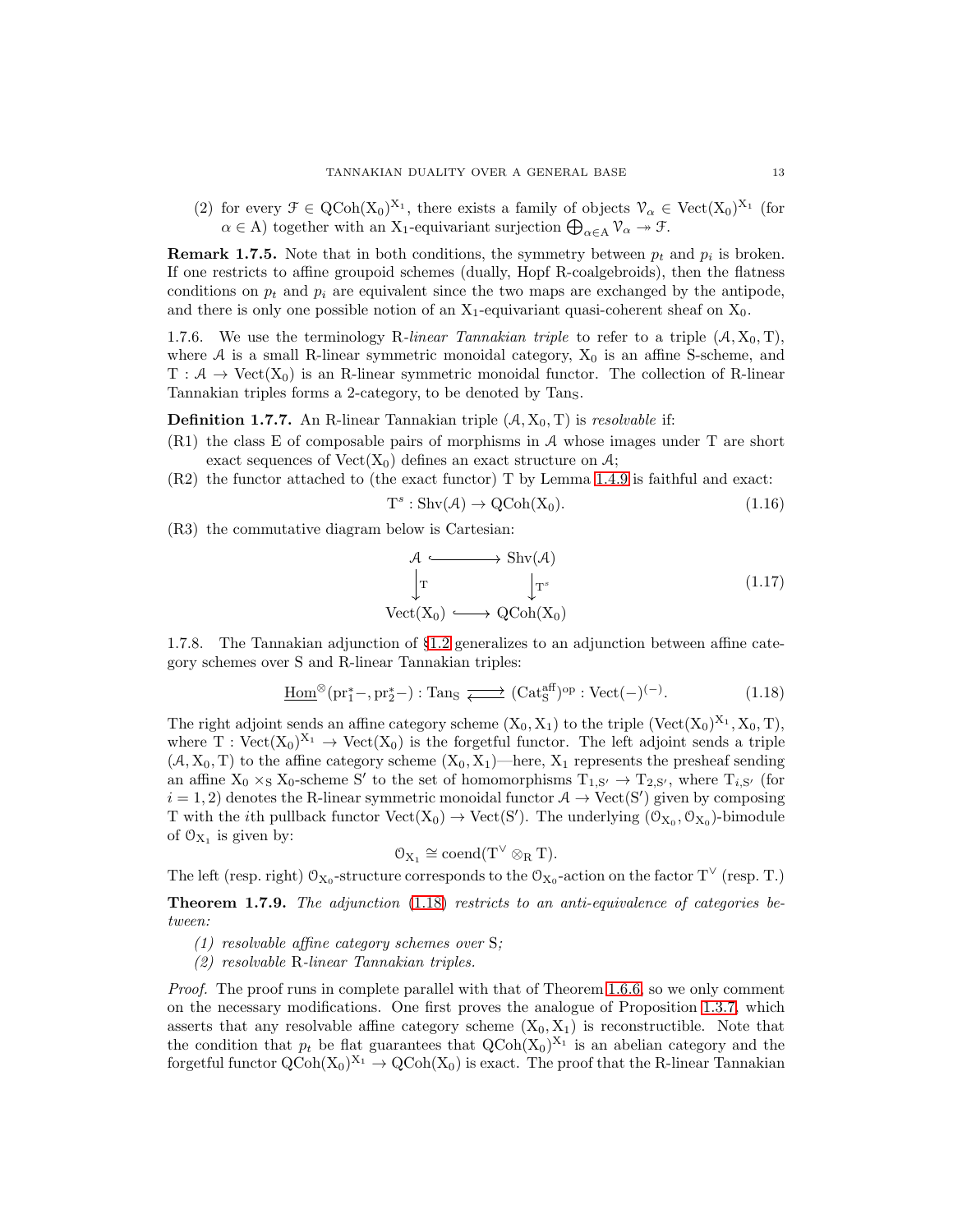triple attached to a resolvable affine category scheme  $(X_0, X_1)$  is resolvable is identical to the proof of Lemma [1.6.4.](#page-10-3)

To show that every resolvable R-linear Tannakian triple comes from a resolvable affine category scheme, we repeat the argument in Lemma [1.6.5](#page-10-4) to identify the monad  $T^{s}T_{s}$  acting on  $QCoh(X_0)$  with the functor:

$$
\mathrm{QCoh}(X_0) \to \mathrm{QCoh}(X_0), \quad \mathfrak{F} \rightsquigarrow \mathfrak{F} \otimes_{\mathfrak{O}_{X_0}} \mathrm{coend}(T^\vee \otimes_R T).
$$

The left-exactness of  $T^sT_s$  shows that coend( $T^{\vee} \otimes_R T$ ) is flat with respect to its *left*  $\mathcal{O}_{X_0}$ module structure. This is precisely the statement that  $p_t$  is flat. The identification of Shv(A) (resp. A) with  $QCoh(X_0)$ <sup> $\underline{\text{Hom}}(pr_1^*T, pr_2^*T)$  (resp.  $Vect(X_0)$ <sup> $\underline{\text{Hom}}(pr_1^*T, pr_2^*T)$ ) follows from the same</sup></sup> argument as in Lemma [1.6.5.](#page-10-4)

#### 1.8. Additional remarks.

1.8.1. We temporarily suppose that R is a field. Since all affine group schemes over R are resolvable (Lemma  $1.1.4(2)$ ), we expect the notion of a resolvable R-linear Tannakian category to recover the classical notion of a Tannakian category (equipped with a neutral fiber functor). This can be verified without the aid of Theorem [1.6.6.](#page-11-0)

**Lemma 1.8.2.** Suppose R is a field. Let  $(A, T)$  be an R-linear Tannakian category. Then  $(A, T)$  is resolvable if and only if the following conditions hold:

- $(1)$  A is abelian;
- $(2)$  T is faithful and exact (as a functor between abelian categories).

*Proof.* Suppose  $(A, T)$  is resolvable. By condition  $(R3)$ , A is the full subcategory of the abelian category Shv $(A)$  consisting of objects whose images under  $T<sup>s</sup>$  lie in Vect(S). It suffices to show that A is closed under finite limits and colimits. By condition (R2),  $T^s$ commutes with finite limits and colimits. Since  $Vect(S)$  is closed under them, so must be  $A$ . The fact that T is faithful and exact follows from those properties of  $T^s$ .

The converse is a consequence of the classical theorem which recognizes  $(A, T)$  as the Tannakian category of finite-dimensional representations of an affine group scheme (see [\[Del90,](#page-23-3) Théorème 1.12]). A direct proof would amount to redoing parts of the theory developped in *op. cit.*, which we spare the reader.  $\Box$ 

### 2. Case studies

<span id="page-13-0"></span>Fix a base ring R and write  $S = Spec(R)$ . We follow the notations of §[1.1.1](#page-3-8) when an affine group scheme  $G \rightarrow S$  is present. This section has two principal goals:

(1) to show that finite locally free group schemes are resolvable (Lemma [2.1.5\)](#page-14-0)

(2) to characterize reductive group schemes over S which are resolvable (Theorem [2.4.5\)](#page-17-0). Along the way, we will establish some inheritance properties of resolvability by closed subgroups (Lemma [2.3.6\)](#page-16-0). These properties allow us to show that once a reductive group scheme is resolvable, so are its parabolic subgroups and their unipotent radicals (Corollary [2.5.3\)](#page-18-1).

#### 2.1. Finite locally free group schemes.

2.1.1. This subsection is logically independent of the rest of this section. Its goal is to show that finite locally free group schemes  $G \rightarrow S$  are resolvable.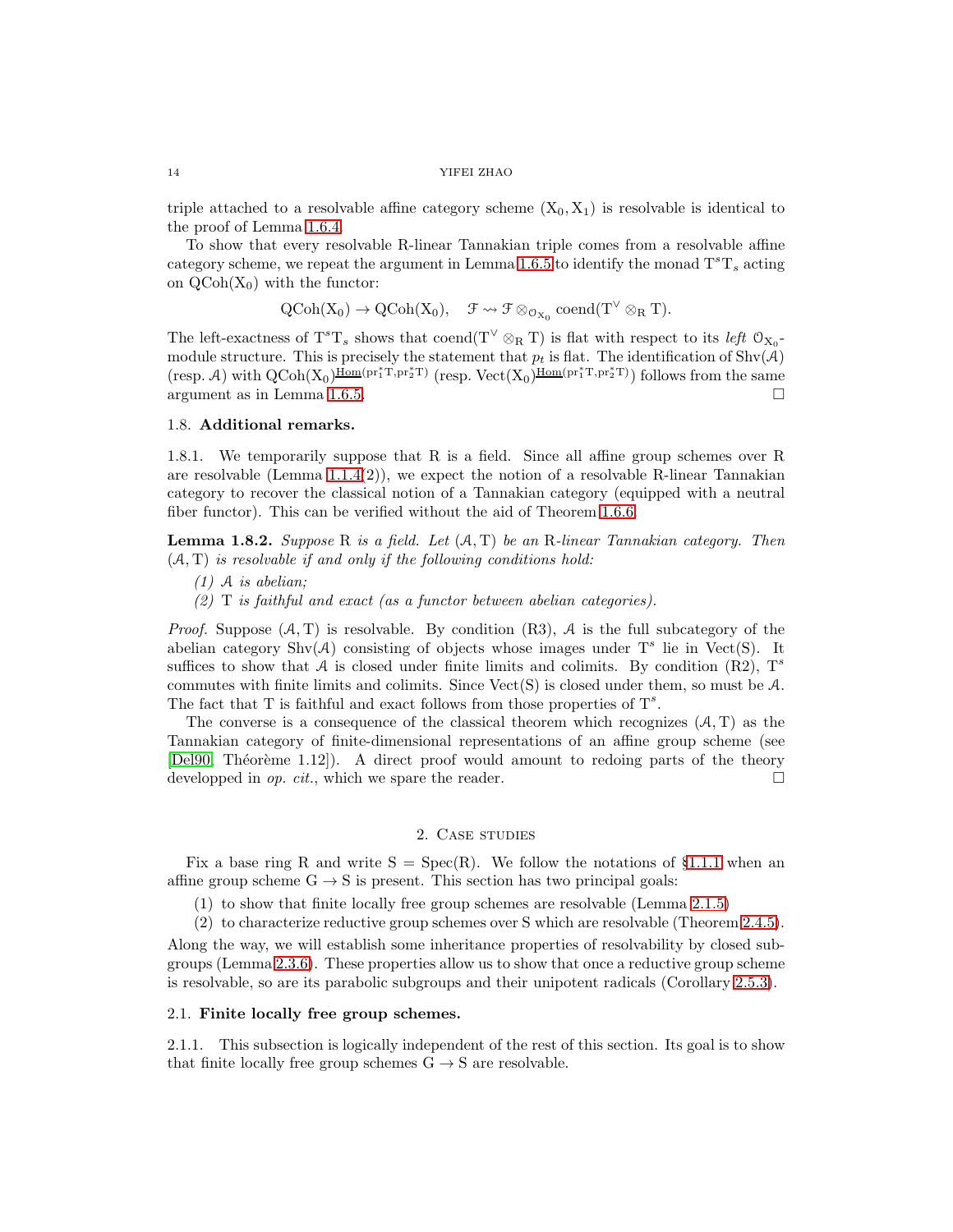2.1.2. Suppose that G  $\rightarrow$  S is an affine group scheme. For every  $\mathcal{F} \in \text{QCoh}(S)^G$ , the coaction map  $\rho : \mathcal{F} \to \mathcal{F} \otimes_R \mathcal{O}_G$  induces a map of  $\mathcal{O}_G$ -modules:

<span id="page-14-1"></span>
$$
\mathcal{F} \otimes_{R} \mathcal{O}_{G} \to \mathcal{F} \otimes_{R} \mathcal{O}_{G}, \quad f \otimes a \leadsto \rho(f) \cdot a. \tag{2.1}
$$

The map [\(2.1\)](#page-14-1) intertwines two distinct G-module structures on  $\mathcal{F} \otimes_R \mathcal{O}_G$ —on the left-hand side, it acts diagonally, whereas on the right-hand side, it acts on the  $\mathcal{O}_G$ -factor. To better reflect this fact, we shall rewrite  $(2.1)$  as a map in  $QCoh(S)^G$ :

<span id="page-14-2"></span>
$$
ex: \mathcal{F} \otimes_{R} \mathcal{O}_{G} \to o(\mathcal{F}) \otimes_{R} \mathcal{O}_{G}, \qquad (2.2)
$$

where  $o: \mathrm{QCoh}(S)^G \to \mathrm{QCoh}(S)$  denotes the forgetful functor.

<span id="page-14-4"></span>**Lemma 2.1.3.** Let  $G \rightarrow S$  be an affine group scheme. Then [\(2.2\)](#page-14-2) is an isomorphism.

*Proof.* One may view an element of  $\mathcal{F} \otimes_R \mathcal{O}_G$  as a compatible system of functions:

<span id="page-14-3"></span>
$$
f_{R'} : G(R') \to \mathcal{F} \otimes_R R' \tag{2.3}
$$

for all R-algebras R'. The map  $(2.1)$  sends  $(2.3)$  to the system  $\tilde{f}_{R'}$  given by  $\tilde{f}_{R'}(g) = g \cdot f_{R'}(g)$ , where we have invoked the  $G(R')$ -action on  $\mathcal{F} \otimes_R R'$ . It is then clear that [\(2.1\)](#page-14-1) admits an inverse, sending a system [\(2.3\)](#page-14-3) to the system  $\tilde{f}_{R'}$  given by  $\tilde{f}_{R'}(g) = g^{-1} \cdot f_{R'}(g)$ .

**Remark 2.1.4.** Contrary to  $(1.5)$ , the bijectivity of  $(2.2)$  requires the antipode. Indeed, taking  $\mathcal{F} = \mathcal{O}_G$ , the morphism [\(2.2\)](#page-14-2) corresponds to the map  $G \times_S G \to G \times_S G$  sending  $(g, h)$  to  $(gh, h)$ , whose invertibility is equivalent to the existence of an antipode. It is also possible to deduce [\(1.5\)](#page-5-0) from [\(2.2\)](#page-14-2) by taking  $\mathcal{F} := \mathcal{V}^{\vee}$  for  $\mathcal{V} \in \text{Vect}(S)^G$  and considering the G-invariants on both sides of [\(2.2\)](#page-14-2).

<span id="page-14-0"></span>**Lemma 2.1.5.** Let  $G \rightarrow S$  be a finite locally free group scheme. Then G is resolvable.

*Proof.* The condition means that  $O_G$  belongs to Vect(S)<sup>G</sup>. Let  $\mathcal{F} \in \text{QCoh}(S)^G$ . By Lemma [2.1.3,](#page-14-4)  $\mathcal{F} \otimes_R \mathcal{O}_G$  is isomorphic to  $o(\mathcal{F}) \otimes_R \mathcal{O}_G$ . Hence we obtain a surjective morphism of G-modules:

$$
\mathit{o}(\mathcal{F})\otimes_R\mathcal{O}_G\otimes_R\mathcal{O}_G^{\vee}\twoheadrightarrow\mathcal{F},
$$

where  $\mathcal{O}_G^{\vee}$  denotes the R-linear dual of  $\mathcal{O}_G$  equipped with the contragredient G-action. Since  $o(\mathcal{F}) \in \text{QCoh}(S)$  is a quotient of some direct sum of copies of R, we see that  $\mathcal{F}$  is a Gequivariant quotient of a sum of objects in Vect(S)<sup>G</sup>.  $\Box$ 

## 2.2. Reconstructiliby vs. linearity.

2.2.1. Let  $\mathcal{M} \in \text{Vect}(S)$ . The presheaf on S which sends an affine S-scheme  $S' = \text{Spec}(R')$  to the group of R'-linear automorphisms of  $\mathcal{M} \otimes_R R'$  is representable by an affine group scheme over S, to be denoted by  $GL(\mathcal{M})$ . An affine group scheme  $G \to S$  is said to be *linear* if there exists some  $\mathcal{M} \in \text{Vect}(S)$  and a closed immersion of affine group schemes  $G \hookrightarrow GL(\mathcal{M})$ .

For an integer  $n \geq 1$ , let  $GL_{n,S}$  denote the affine group scheme  $GL(\mathcal{O}_S^{\oplus n})$ . If an affine group scheme G  $\rightarrow$  S is linear, then it admits a closed immersion G  $\rightarrow$  GL<sub>n,S</sub> for some  $n \geq 1$ . Indeed, this is because for any  $\mathcal{M} \in \text{Vect}(S)$ , there exists some  $\mathcal{M}' \in \text{Vect}(S)$  and some  $n \geq 1$ , together with an isomorphism  $\mathcal{M} \oplus \mathcal{M}' \cong \mathcal{O}_{\mathcal{S}}^{\oplus n}$ .

2.2.2. Let  $\mathcal{M} \in \text{Vect}(S)$ . The presheaf on S which sends an affine S-scheme  $S' = \text{Spec}(R')$ to the monoid of R'-linear endomorphisms of  $M \otimes_R R'$  is representable by an affine monoid scheme  $\underline{End}(\mathcal{M})$  over S. It is the spectrum of the R-algebra  $\text{Sym}_{R}(\mathcal{M}^{\vee} \otimes_{R} \mathcal{M})$ . The inclusion  $GL(\mathcal{M}) \hookrightarrow \underline{End}(\mathcal{M})$  is an open immersion ([\[Sta18,](#page-23-15) 00O0]).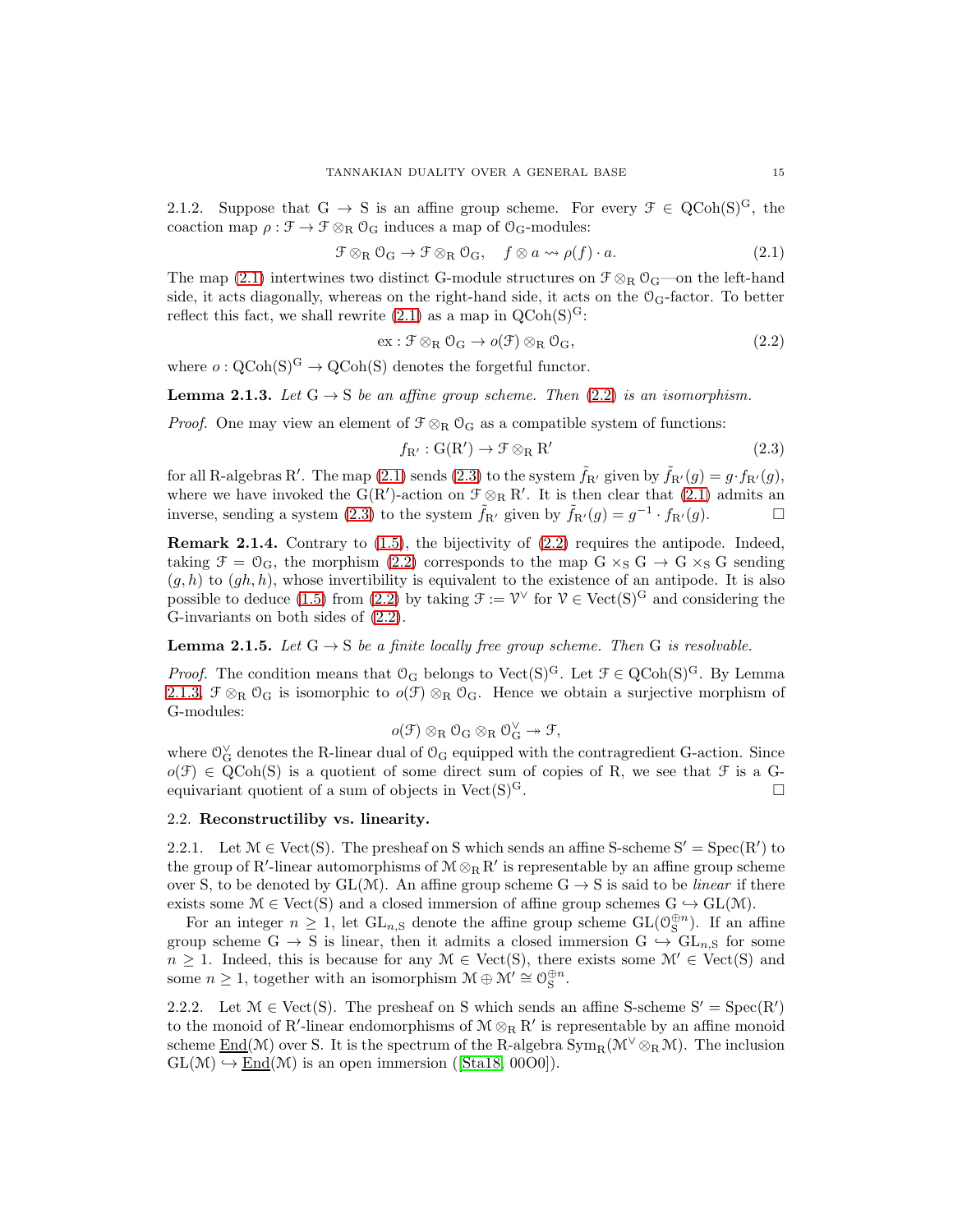2.2.3. Fix an affine group scheme  $G \to S$  and some  $\mathcal{M} \in \text{Vect}(S)$ . Then the following data are equivalent:

- (1) a G-module structure on M;
- (2) a morphism of affine monoid schemes  $G \to \text{End}(\mathcal{M})$ .

The passage from (1) to (2) associates to a coaction map  $\mathcal{M}^{\vee} \otimes_R \mathcal{M} \to \mathcal{O}_G$  the induced map of commutative R-algebras  $\text{Sym}_{\text{R}}(\mathcal{M}^{\vee} \otimes_{\text{R}} \mathcal{M}) \to \mathcal{O}_{\text{G}}$ .

<span id="page-15-0"></span>**Proposition 2.2.4.** Suppose  $G \rightarrow S$  is an affine group scheme of finite type. If G is reconstructible, then G is linear.

*Proof.* Suppose G is reconstructible. Let  $T : Vect(S)^G \rightarrow Vect(S)$  denote the forgetful functor. Then the canonical map from coend(T<sup> $\vee$ </sup>  $\otimes$ R<sup>T</sup>) to  $\mathcal{O}_G$  is bijective (see §[1.2\)](#page-3-5). By definition, coend(T<sup> $\vee$ </sup>  $\otimes$ R T) is a quotient of  $\bigoplus_{\mathcal{V} \in \text{Vect}(S)^G} \mathcal{V}^{\vee} \otimes_R \mathcal{V}$ . Hence, we see that the canonical map given by assembling the coaction maps is surjective:

$$
\bigoplus_{{\mathcal{V}}\in \mathrm{Vect}(S)^G} {\mathcal{V}}^\vee\otimes_R {\mathcal{V}}\twoheadrightarrow {\mathcal{O}}_G.
$$

Since Vect(S)<sup>G</sup> has finite direct sums and  $\mathcal{O}_G$  is a finite type R-algebra, there exists an individual object  $M \in \text{Vect}(S)^G$  such that the image of the coaction map  $\mathcal{M}^{\vee} \otimes \mathcal{M} \to \mathcal{O}_G$ contains a set of R-algebra generators of  $\mathcal{O}_G$ . This means that the induced map of R-algebras is surjective:

$$
\mathrm{Sym}_R(\mathfrak{M}^\vee\otimes_R\mathfrak{M})\twoheadrightarrow\mathfrak{O}_G.
$$

In other words, the corresponding map  $G \to \text{End}(\mathcal{M})$  is a closed immersion. Since G is a group scheme, its image factors through the open subscheme  $GL(\mathcal{M}) \subset End(\mathcal{M})$ . This proves that G is linear.

Remark 2.2.5. With minimal additional work, the proof of [2.2.4](#page-15-0) yields the following more precise statement. Suppose  $G \rightarrow S$  is of finite type. Then G is linear if and only if the canonical map  $G \to \underline{\text{Aut}}^{\otimes}(T)$  is a closed immersion.

2.2.6. Combining Proposition [1.3.7](#page-6-0) and Proposition [2.2.4,](#page-15-0) we see that for an affine group scheme of finite type, there are the following implications:

<span id="page-15-1"></span>
$$
resolvable \implies reconstructible \implies linear. \tag{2.4}
$$

In the rest of this section, we shall prove that for a reductive group scheme, linearity implies resolvability. Contrary to the implications in [\(2.4\)](#page-15-1), this latter implication appears to be special to reductive group schemes.

## 2.3. Inheritance of resolvability.

2.3.1. In this subsection, we show that the property of being resolvable is inherited by closed subgroups  $H \subset G$  such that the quotient  $G/H$  is sufficiently well behaved. In order to do so, we first generalize the notion of resolvability to the situation where an S-scheme X equipped with a G-action is present. The arguments given here are an imitation of those of Thomason (see [\[Tho87,](#page-23-6) §2]). We follow the notations of §[1.1.1.](#page-3-8)

**Definition 2.3.2.** Suppose that  $G \rightarrow S$  is an affine group scheme and X is an S-scheme equipped with a G-action. We say that the pair  $(G, X)$  is *resolvable* if:

(1)  $G \rightarrow S$  is flat;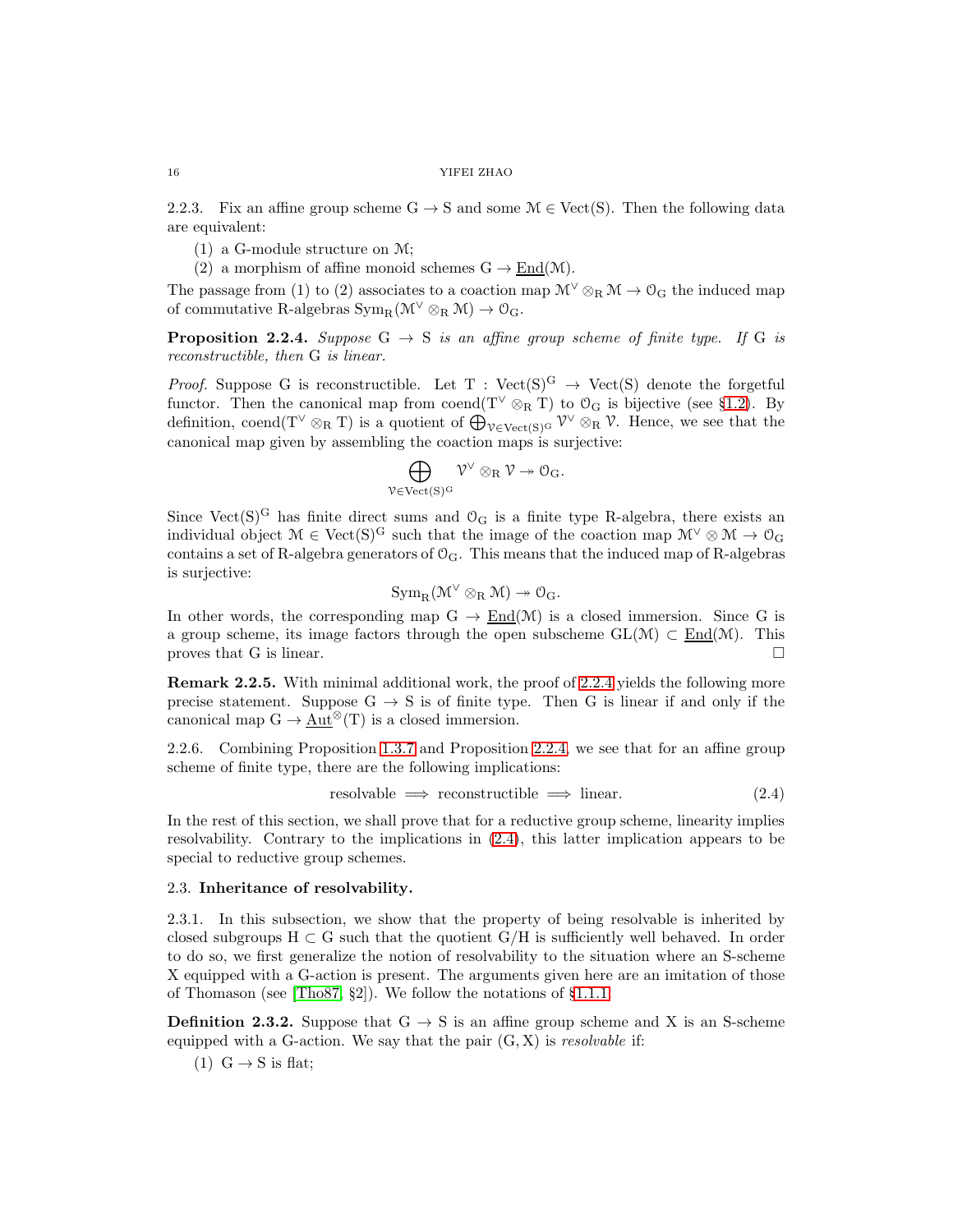(2) for every  $\mathcal{F} \in \mathrm{QCoh}(\mathrm{X})^{\mathrm{G}}$ , there exists a family of objects  $\mathcal{V}_{\alpha} \in \mathrm{Vect}(\mathrm{X})^{\mathrm{G}}$  (for  $\alpha \in \mathrm{A}$ ) together with a G-equivariant surjection  $\bigoplus_{\alpha \in A} \mathcal{V}_{\alpha} \to \mathcal{F}$ .

2.3.3. Let X be an S-scheme. For an invertible sheaf  $\mathcal L$  on X, we use the notion of being S-ample as defined in [\[Sta18,](#page-23-15) 01VG].<sup>[9](#page-16-1)</sup> Let  $f : X \to S$  denote the structure map. The existence of an S-ample invertible sheaf on X implies that  $f$  is quasi-compact and separated ([\[Sta18,](#page-23-15) 01VI]). In particular, the functor  $f_* : \text{QCoh}(X) \to \text{QCoh}(S)$  is well-defined in this situation.

<span id="page-16-3"></span>**Lemma 2.3.4.** Suppose that  $G \rightarrow S$  is a resolvable affine group scheme. Consider an S-scheme X equipped with a G-action, verifying the following property:

<span id="page-16-2"></span>there exists a G-equivariant line bundle 
$$
\mathcal{L}
$$
 on X which is S-ample. (2.5)

Then the pair  $(G, X)$  is resolvable.

Note that any quasi-affine  $X \to S$  satisfies [\(2.5\)](#page-16-2) by taking  $\mathcal{L} := \mathcal{O}_X$  ([\[Sta18,](#page-23-15) 0891]).

*Proof.* Let  $f : X \to S$  denote the structure map. Suppose  $\mathcal{F} \in \text{QCoh}(X)^G$ . For each integer  $k \geq 1$ , the canonical morphism  $f^* f_*(\mathcal{F} \otimes \mathcal{L}^{\otimes k}) \to \mathcal{F} \otimes \mathcal{L}^{\otimes k}$  is G-equivariant, where  $f^*f_*(\mathfrak{F}\otimes \mathcal{L}^{\otimes k})$  is equipped with the G-equivariance structure induced from that of  $\mathfrak{F}\otimes \mathcal{L}^{\otimes k}$ . Since  $\mathcal L$  is S-ample, the induced map below is surjective ([\[Sta18,](#page-23-15) 01Q3]):

$$
\bigoplus_{k\geq 0} \mathcal{L}^{\otimes -k} \otimes f^* f_*(\mathcal{F} \otimes \mathcal{L}^{\otimes k}) \to \mathcal{F}.
$$
 (2.6)

Because G is resolvable, for each  $k \geq 0$ , there exists a family  $\mathcal{V}_k^{(\alpha)} \in \text{Vect}(S)^G$  (for  $\alpha \in A_k$ ) with a surjection  $\bigoplus_{\alpha \in A_k} \mathcal{V}_k^{(\alpha)} \to f_*(\mathcal{F} \otimes \mathcal{L}^{\otimes k})$ . The composition:

$$
\bigoplus_{k\geq 0}\bigoplus_{\alpha\in\mathcal{A}_k}\mathcal{L}^{\otimes -k}\otimes f^*\mathcal{V}_k^{(\alpha)}\twoheadrightarrow \bigoplus_{k\geq 0}\mathcal{L}^{\otimes -k}\otimes f^*f_*(\mathcal{F}\otimes\mathcal{L}^{\otimes k})\twoheadrightarrow \mathcal{F}
$$

is the sought-for surjection from a sum of objects in Vect(X)<sup>G</sup>.

2.3.5. Suppose  $H \hookrightarrow G$  is a closed immersion of affine group schemes which are flat and of finite presentation over S. We let G/H denote their quotient as an fppf sheaf.

<span id="page-16-0"></span>**Lemma 2.3.6.** With notations above, suppose that  $G/H$  (equipped with the left  $G$ -action) is representable by a scheme satisfying condition  $(2.5)$ . Then if G is resolvable, so is H.

*Proof.* By Lemma [2.3.4,](#page-16-3) the pair  $(G, G/H)$  is resolvable. On the other hand, the morphism  $G \rightarrow G/H$  is faithfully flat and of finite presentation. The same property is enjoyed by  $G/H \to S$  since it holds fppf locally. We have a commutative diagram of categories:

$$
\begin{array}{ccc} \mathrm{Vect}(G/H)^G & \stackrel{\cong}{\longrightarrow} \mathrm{Vect}(S)^H \\ & \Big\downarrow & & \\ \mathrm{QCoh}(G/H)^G & \stackrel{\cong}{\longrightarrow} \mathrm{QCoh}(S)^H \end{array}
$$

where the horizontal functors are equivalences (by fppf descent) and the vertical functors are fully faithful. The resolvability of  $(G, G/H)$  thus implies that of  $(H, S)$ .

## 2.4. Reductive group schemes.

<span id="page-16-1"></span><sup>&</sup>lt;sup>9</sup>Since S is assumed affine, this is equivalent to  $\mathcal L$  being ample but we shall continue to say "S-ample" for conceptual clarity.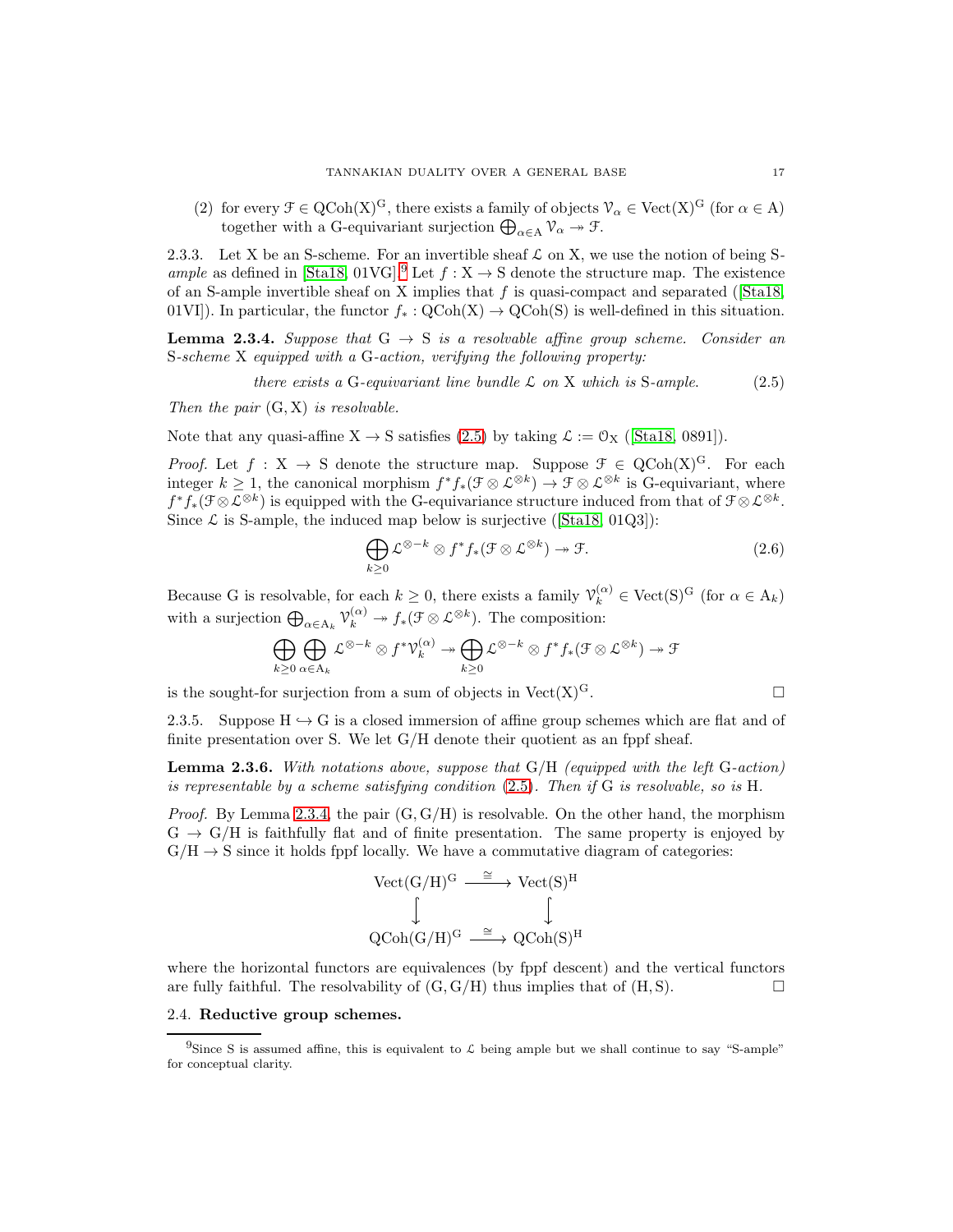2.4.1. An affine group scheme  $G \rightarrow S$  is *reductive* if it is smooth with geometric fibers being connected and reductive. The reductive hypothesis enters our argument via the following generalization of Matsushima's Theorem, due to J. Alper ([\[Alp14\]](#page-23-8)).

<span id="page-17-1"></span>**Lemma 2.4.2.** Suppose that  $G \rightarrow S$  is a reductive group scheme. Given a closed immersion of affine group schemes  $G \hookrightarrow GL_{n,S}$  over S, the quotient  $GL_{n,R}/G$  is representable by an affine S-scheme.

*Proof.* This follows from  $[A]p14$ , Theorem 9.4.1 and the fact that for a smooth group scheme with connected fibers, being reductive is equivalent to being geometrically reductive ([\[Alp14,](#page-23-8) Theorem 9.7.5]).

<span id="page-17-2"></span>**Proposition 2.4.3.** Suppose that  $G \rightarrow S$  is a reductive group scheme. If G is linear, then it is resolvable.

Proof. An application of Lemma [2.3.6,](#page-16-0) combined with Lemma [2.4.2,](#page-17-1) reduces the problem to showing that  $GL_{n,R}$  is resolvable. By Lemma [2.3.4](#page-16-3) applied to the morphism  $S \to Spec(\mathbb{Z}),$ it suffices to show that  $GL_{n,\mathbb{Z}}$  is resolvable. Since  $\mathbb Z$  is a Dedekind domain and  $GL_{n,\mathbb{Z}}$  is flat over it, the result follows from Lemma [1.1.4\(](#page-3-7)2).

2.4.4. Suppose that  $G \rightarrow S$  is a reductive group scheme. Its radical is a torus over S, denoted by Rad(G). Recall that a torus  $T \to S$  is called *isotrivial* if it splits over a finite  $\text{\'etale surjection } \widetilde{S} \rightarrow S.$ 

We now combine our results with Gille's criterion of linearity of a reductive group scheme ([\[Gil21\]](#page-23-9)) to obtain an explicit criterion for the resolvability and reconstructibility of G.

<span id="page-17-0"></span>**Theorem 2.4.5.** Let  $G \rightarrow S$  be a reductive group scheme. The following are equivalent:

- (1) G is resolvable;
- (2) G is reconstructible;
- (3) G is linear;
- $(4)$  Rad(G) is isotrivial.

*Proof.* Proposition [1.3.7](#page-6-0) shows that  $(1)$  implies  $(2)$ . Proposition [2.2.4](#page-15-0) shows that  $(2)$  implies (3). Proposition [2.4.3](#page-17-2) shows that (3) implies (1). The equivalence between (3) and (4) is established by Gille ([\[Gil21,](#page-23-9) Theorem 4.1]).  $\Box$ 

2.4.6. Write  $\widetilde{S} \rightarrow S_{red}$  for the normalization map of the reduced subscheme of S. The scheme S is called *geometrically unibranch* if the map  $\tilde{S} \rightarrow S$  is universally injective (hence a universal homeomorphism). If S is Noetherian and geometrically unibranch, then any torus  $T \rightarrow S$  is isotrivial ([\[ABD](#page-23-16)<sup>+</sup>66, Exposé X, Théoème 5.16]).

**Corollary 2.4.7.** Let  $G \rightarrow S$  be a reductive group scheme. Suppose either of the following conditions hold:

- (1) Rad(G) is of rank  $\leq 1$  (e.g. G is semisimple);
- (2) S is Noetherian and geometrically unibranch.

Then G is resolvable.

*Proof.* This follows from Theorem [2.4.5,](#page-17-0) since either hypothesis guarantees that  $Rad(G)$  is isotrivial (see [\[Gil21,](#page-23-9) §2.4]).

# 2.5. Subgroups of reductive group schemes.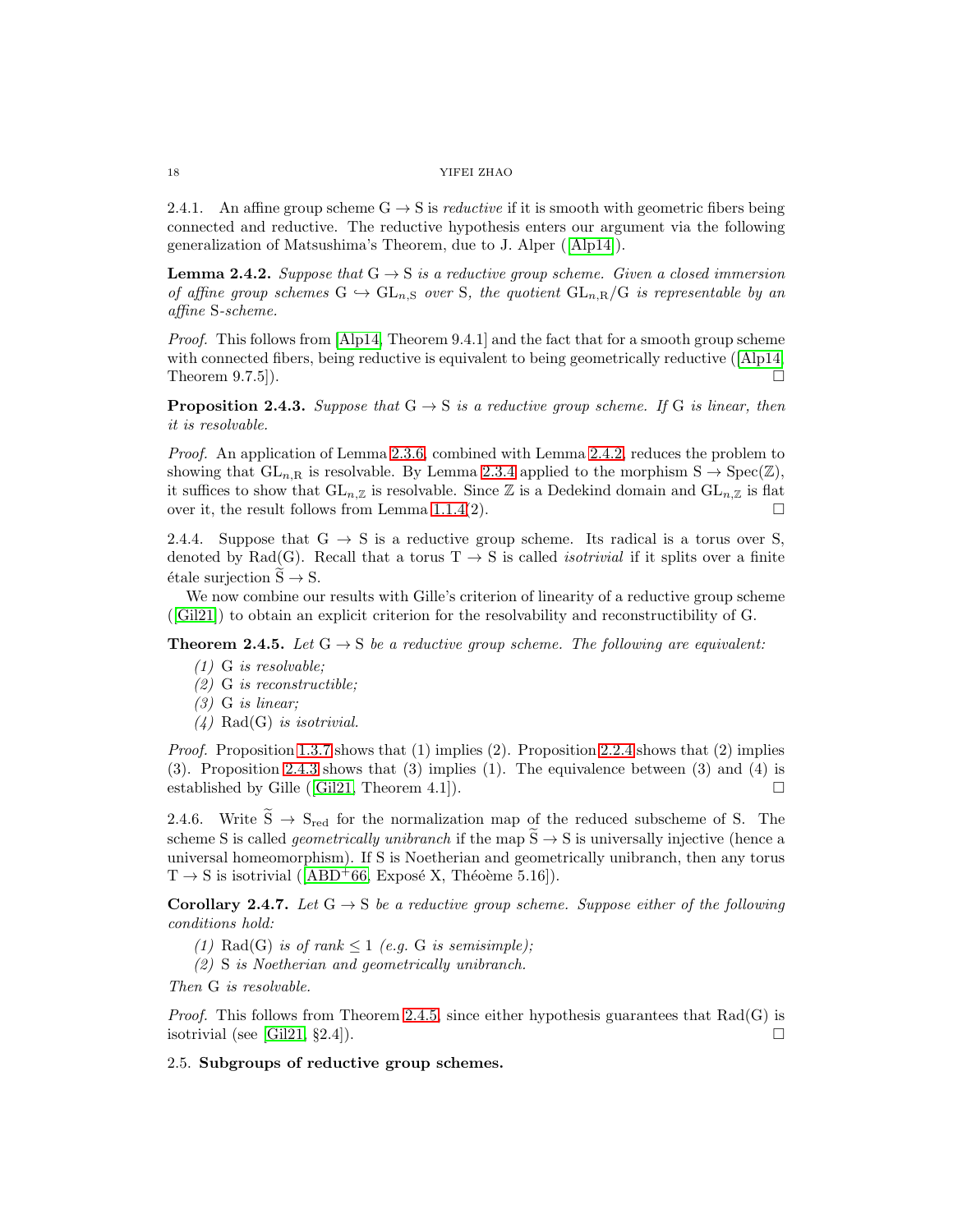2.5.1. Given a reductive group scheme G  $\rightarrow$  S, a parabolic subgroup P  $\rightarrow$  S is a smooth affine group scheme equipped with a monic homomorphism  $P \rightarrow G$  such that for every geometric point  $\bar{s} \to S$ , the quotient  $G_{\bar{s}}/P_{\bar{s}}$  is proper (see [\[Con14,](#page-23-17) §5.2] or [\[ABD](#page-23-16)+66, Exposé XXVI, Définition 1.1]).

Suppose  $P \rightarrow G$  is a parabolic subgroup of a reductive group scheme. Then the morphism  $P \rightarrow G$  is a closed immersion and the quotient  $G/P$  is representable by a smooth proper Sscheme equipped with an S-ample invertible sheaf (see [\[Con14,](#page-23-17) Proposition 5.2.3, Corollary 5.2.8] or  $[ABD+66, Exposé XXII, Corollaire 5.8.5]$ .

2.5.2. Let P be a parabolic subgroup of a reductive group scheme  $G \rightarrow S$ . Then P has a unipotent radical  $N \subset P$ , which is its unique smooth closed normal subgroup whose geometric fiber  $N_{\bar{s}}$  is the unipotent radical of  $P_{\bar{s}}$  (for any  $\bar{s} \to S$ ).

Furthermore, the quotient  $P/N$  is representable by a reductive group scheme over S  $([Con14, Corollary 5.2.5]).$  $([Con14, Corollary 5.2.5]).$  $([Con14, Corollary 5.2.5]).$ 

<span id="page-18-1"></span>**Corollary 2.5.3.** Suppose  $G \rightarrow S$  is a reductive group scheme. If G is resolvable (resp. reconstructible), then the same holds for any of its parabolic subgroup  $P \subset G$  as well as its unipotent radical  $N \subset P$ .

Proof. By Theorem [2.4.5,](#page-17-0) either hypothesis implies that the reductive group scheme G is resolvable. Using Lemma [2.3.6](#page-16-0) and the aforementioned properties of parabolic subgroups and their unipotent radicals, each such subgroup is also resolvable, hence reconstructible (Proposition [1.3.7\)](#page-6-0).

#### 3. Torsors

<span id="page-18-0"></span>Let R be a ring and write  $S := Spec(R)$ . Suppose  $G \rightarrow S$  is an affine group scheme of finite presentation. (This hypothesis is installed since we prefer to consider G-torsors in the fppf, rather than fpqc topology.)

The goal of this section is to give a functorial description of G-torsors when G is flat and reconstructible. When G is furthermore resolvable, there are two such descriptions: as symmetric monoidal functors out of  $Vect(S)^G$  or out of  $QCoh(S)^G$ . The second description is closely related to Lurie's Tannakian duality ([\[Lur04\]](#page-23-12)). In the special case where G is finite locally free, we obtain a particularly simple description (Corollary [3.2.10.](#page-22-0))

#### 3.1. Reconstructible case.

3.1.1. Let X be a scheme over S. We use the term G-torsors on X to refer to fppf-locally trivial G-torsors on X. Namely, it consists of a set-valued fppf sheaf P on affine X-schemes, equipped with a G-action  $\mathcal{P} \times_S G \to \mathcal{P}$  which satisfies:

(1) whenver  $\mathcal{P}(S')$  is nonempty, the  $G(S')$ -action on  $\mathcal{P}(S')$  is simply transitive;

 $(2)$  P is fppf-locally nonempty.

Let  $Tors_G(X)$  denote the category of G-torsors on X. It has a distinguished element  $\mathcal{P}^0$ , the trivial G-torsor whose value at any affine X-scheme  $S'$  is  $G(S')$ .

Suppose G  $\rightarrow$  S is flat. Then any G-torsor P is representable by an X-scheme  $\widetilde{X}$  such that the map  $\widetilde{X} \to X$  is an fppf cover.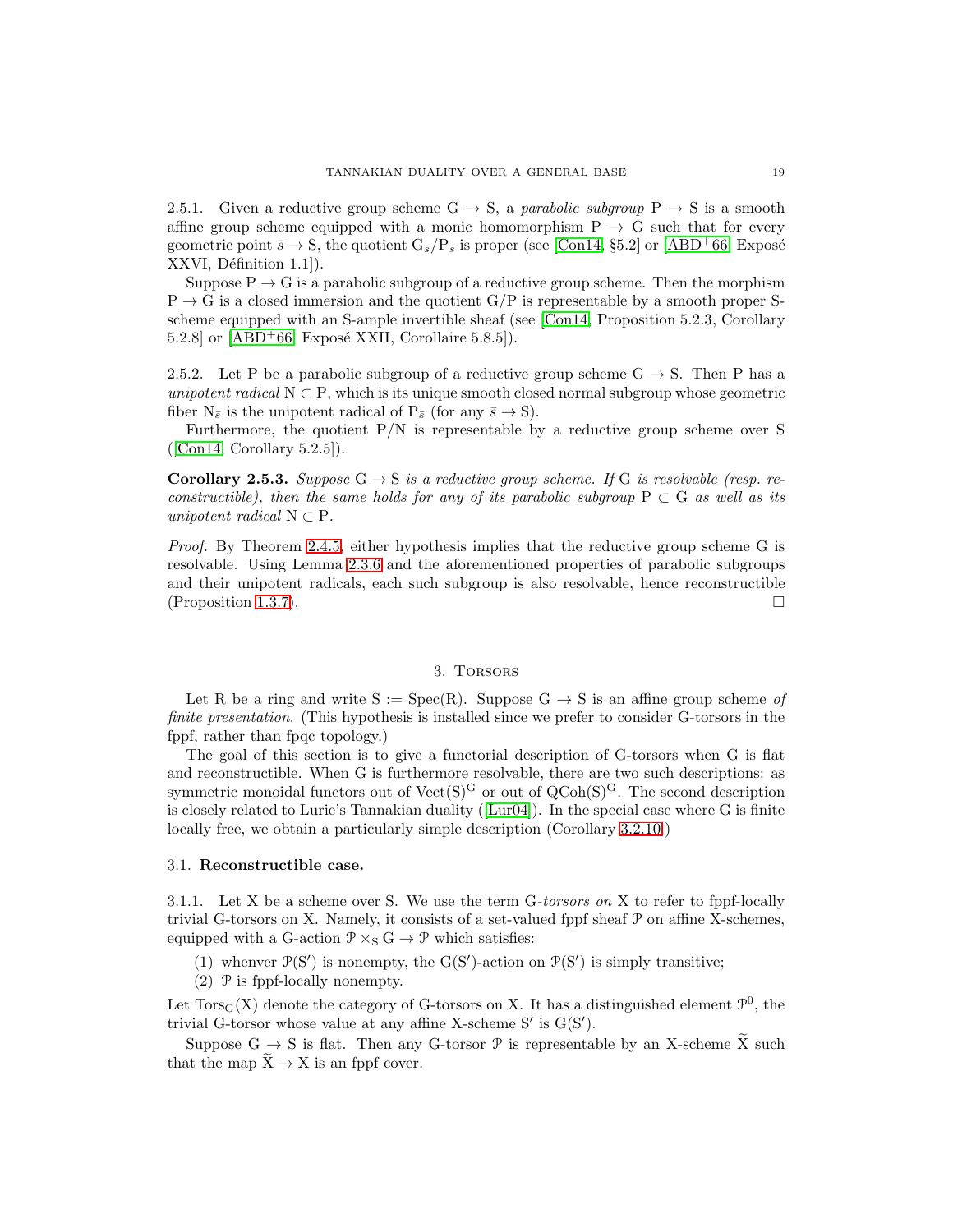3.1.2. Given a G-torsor  $P$  on X, the associated bundle construction defines an R-linear, symmetric monoidal functor:

<span id="page-19-0"></span>
$$
\mathcal{P} \times^{\mathcal{G}} (-) : \text{Vect}(\mathcal{S})^{\mathcal{G}} \to \text{Vect}(\mathcal{X}). \tag{3.1}
$$

Furthermore, if we equip  $Vect(S)^G$  and  $Vect(X)$  with their canonical exact structures, then [\(3.1\)](#page-19-0) is an exact functor.

Let us denote by  $\text{Fun}^{\otimes}_{{\text{ex}}}(\text{Vect}(S)^G, \text{Vect}(X))$  the category of exact, R-linear, symmetric monoidal functors. It contains a distinguished object  $P^0$  which is the composition of the forgetful functor  $T : Vect(S)^G \rightarrow Vect(S)$  with the pullback functor  $Vect(S) \rightarrow Vect(X)$ . The associated bundle construction can thus be seen as a functor:

<span id="page-19-1"></span>
$$
Tors_G(X) \to Fun_{ex}^{\otimes} (Vect(S)^G, Vect(X)).
$$
\n(3.2)

Furthermore, [\(3.2\)](#page-19-1) carries the trivial G-torsor  $\mathcal{P}^0$  to  $P^0$ .

<span id="page-19-3"></span>**Lemma 3.1.3.** Suppose  $G \rightarrow S$  is flat and satisfies Tannakian reconstruction. Then the functor  $(3.2)$  is fully faithful, and its essential image consists of functors:

$$
P: \mathrm{Vect}(S)^G \to \mathrm{Vect}(X)
$$

which is isomorphic to  $P^0$  over an fppf cover  $\widetilde{X} \to X$ .

*Proof.* Let  $\mathcal{C} \subset \text{Fun}_{ex}^{\otimes}(\text{Vect}(S)^G, \text{Vect}(X))$  denote the full subcategory of functors which is isomorphic to  $P^0$  over an fppf cover of X. Since every G-torsor is representable by such a cover, it is clear that  $(3.2)$  factors through C. We shall now define a functor:

<span id="page-19-2"></span>
$$
\mathcal{C} \to \text{Tors}_{G}(X). \tag{3.3}
$$

Let  $\underline{\mathrm{Aut}}^{\otimes}(\mathrm{P}^0) \to X$  denote the group presheaf whose value at an affine X-scheme S' is the group of automorphisms of the symmetric monoidal functor  $P_{S'}^0$ :  $Vect(S)^G \rightarrow Vect(S')$ , where  $P_{S'}^0$  is given by composing  $P^0$  and the pullback functor. Because G satisfies Tannakian reconstruction, the canonical map  $G_X \to \underline{Aut}^{\otimes}(\underline{P}^0)$  is an isomorphism of group presheaves over X. Given  $P \in \mathcal{C}$ , we denote by  $\underline{\mathrm{Isom}}^{\otimes}(P^0, P)$  the presheaf of sets over X, which associates to an affine X-scheme S' the collection of isomorphisms between  $P_{S'}^{0}$  and  $P_{S'}$  as symmetric monoidal functors. Then:

- (1)  $\underline{\mathrm{Isom}}^{\otimes}(\mathrm{P}^0, \mathrm{P})$  is an fppf sheaf (because Vect(-) satisfies fppf descent);
- (2) Isom<sup>⊗</sup>( $P^0$ , P) is fppf-locally nonempty (by assumption).

Furthermore,  $\underline{\text{Isom}}^{\otimes}(P^0, P)$  is a torsor for  $\underline{\text{Aut}}^{\otimes}(P^0)$ , which is isomorphic to  $G_X$  as we have seen. The association from P to  $\underline{\text{Isom}}^{\otimes}(\text{P}^0, \text{P})$  gives the functor [\(3.3\)](#page-19-2). To show that these functors are mutual inverses, it suffices to observe that there is a canonical morphism  $\mathcal{P} \to \underline{\mathrm{Isom}}^{\otimes}(\mathrm{P}^0, \mathcal{P} \times^G (-))$  for every G-torsor  $\mathcal{P}$ , and a canonical morphism  $\underline{\mathrm{Isom}}^{\otimes}(\mathrm{P}^0, \mathrm{P}) \times^G$  $(-) \rightarrow P$  for every functor  $P \in \mathcal{C}$ , both of which are automatically isomorphisms.

**Remark 3.1.4.** Let P : Vect(S)<sup>G</sup>  $\rightarrow$  Vect(X) be a symmetric monoidal functor which is isomorphic to  $P^0$  over an fppf-cover  $\widetilde{X} \to X$ . Then P is automatically exact.

## 3.2. Resolvable case.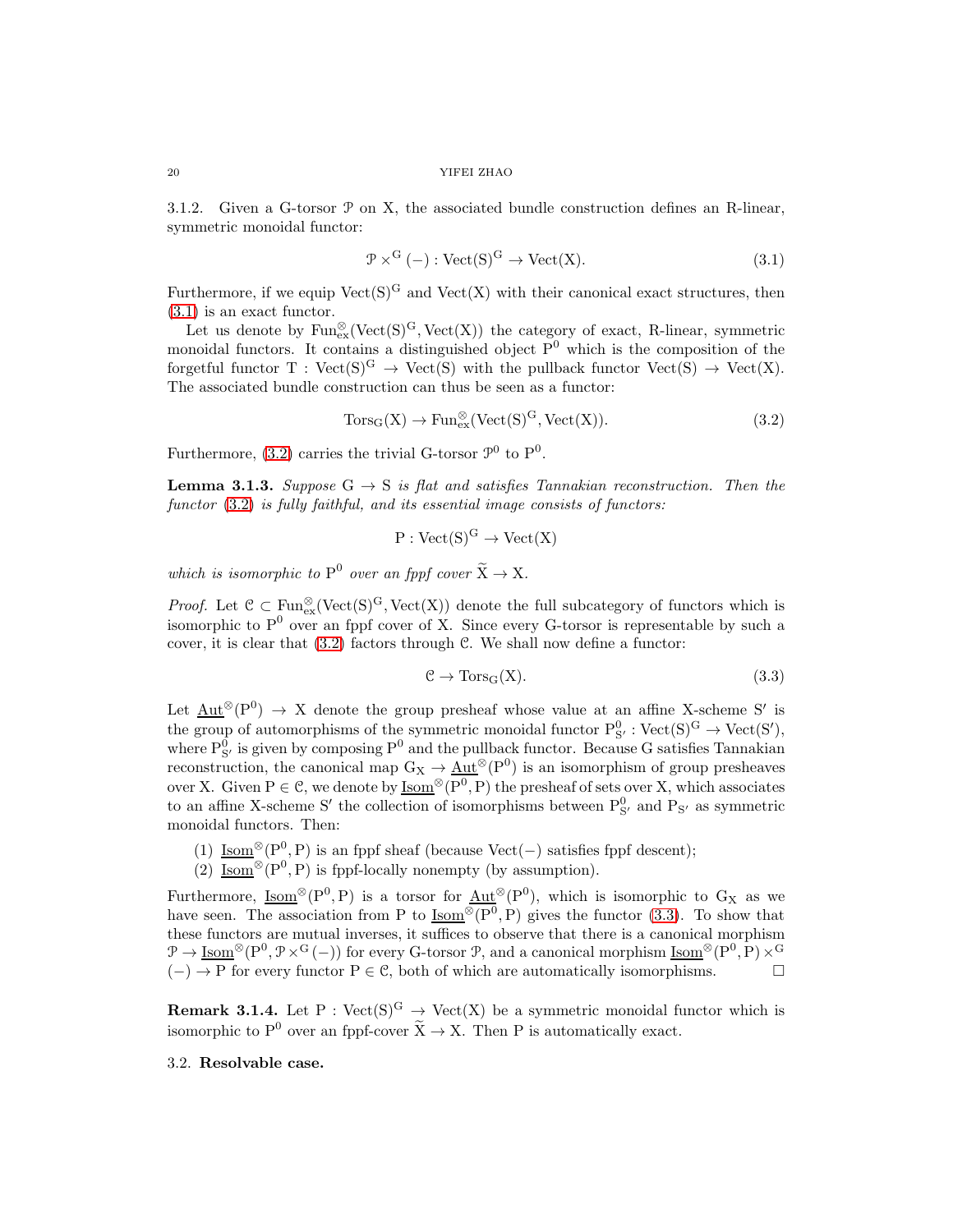3.2.1. Suppose  $G \rightarrow S$  is resolvable. Then  $QCoh(S)^G$  is canonically identified with the category of sheaves on Vect(S)<sup>G</sup> (Lemma [1.5.3\)](#page-8-2). In this case, exact functors out of Vect(S)<sup>G</sup> induce colimit-preserving functors out of  $QCoh(S)^G$  (Lemma [1.4.9\)](#page-7-5). In this subsection, we study the interplay between these functors and the symmetric monoidal structure on Vect $(S)^G$ . We begin with some general observations.

**Lemma 3.2.2.** Let  $A$  be an R-linear exact category equipped with a symmetric monoidal structure ⊗ such that every object  $a \in A$  is dualizable. Then there exists a unique extension of  $\otimes$  along the embedding  $A \hookrightarrow \text{Shv}(A)$  which commutes with colimits in each variable.

*Proof.* Since every object  $F \in Shv(\mathcal{A})$  is identified with  $\operatorname{colim}_{\substack{a \to F \\ a \in \mathcal{A}}} (a)$ , commutation with colimits dictates the formula:

<span id="page-20-0"></span>
$$
\mathcal{F} \otimes \mathcal{G} \cong \underset{\substack{a \to \mathcal{F} \\ a \in \mathcal{A}}} {\text{colim}} (\underset{b \in \mathcal{A}}{\text{colim}} (a \otimes b)). \tag{3.4}
$$

On the other hand, the formula  $(3.4)$  defines a symmetric monoidal structure on  $\text{Shv}(\mathcal{A})$ , so it remains to verify that the endofunctor  $F \otimes (-)$  commutes with all colimits. This statement reduces to showing that  $a \otimes (-)$  commutes with all colimits (for any  $a \in A$ ). Since a is dualizable in  $(A, \otimes)$ , the functor  $a \otimes (-)$  has a right adjoint given by  $a^{\vee} \otimes (-)$ .

3.2.3. Suppose that A and B are R-linear exact categories, each equipped a symmetric monoidal structure. Let  $Fun_{\text{ex}}^{\otimes}(\mathcal{A}, \mathcal{B})$  denote the category of R-linear, exact, symmetric monoidal functors from  $A$  to  $B$  (with morphisms the natural transformations which respect these structures). If A and B are cocomplete, we denote by  $\text{Fun}^{\otimes}_{\text{co}}(\mathcal{A}, \mathcal{B})$  the category of R-linear, colimit-preserving, symmetric monoidal functors.

<span id="page-20-2"></span>**Proposition 3.2.4.** Let  $A$  be an R-linear exact category equipped with a symmetric monoidal structure ⊗ such that:

- (1) every object  $a \in \mathcal{A}$  is dualizable;
- (2) short exact sequences of A are preserved under dualization.

Let  $X$  be a scheme. Then the left Kan extension defines an equivalence of categories:

<span id="page-20-1"></span>
$$
\operatorname{Fun}_{\operatorname{ex}}^{\otimes}(\mathcal{A}, \operatorname{Vect}(X)) \xrightarrow{\sim} \operatorname{Fun}_{\operatorname{co}}^{\otimes}(\operatorname{Shv}(\mathcal{A}), \operatorname{QCoh}(X)).\tag{3.5}
$$

*Proof.* The problem reduces to the case where X is affine. The abelian category  $QCoh(X)$ is naturally identified with  $\text{Shv}(\text{Vect}(X))$  and the extended symmetric monoidal structure agrees with the natural one on  $QCoh(X)$ . Given an R-linear exact functor  $P : \mathcal{A} \to Vect(X)$ , the induced functor  $P^s : \text{Shv}(\mathcal{A}) \to \text{QCoh}(X)$  preserves colimits by Lemma [1.4.9.](#page-7-5) When P is symmetric monoidal,  $P^s$  acquires a symmetric monoidal structure since it preserves colimits. Conversely, given an R-linear, colimit-preserving, symmetric monoidal functor:

$$
Q: \mathrm{Shv}(\mathcal{A}) \to \mathrm{QCoh}(X),
$$

its restriction to  $\mathcal A$  factors through the full subcategory of  $QCoh(X)$  of dualizable objects, which is Vect(X). We argue that the induced functor, denoted by  $Q : A \rightarrow Vect(X)$ , is exact. Let  $a_1 \rightarrow a_2 \rightarrow a_3$  be a short exact sequence in A. Since  $A \hookrightarrow \text{Shv}(A)$  is exact (c.f. §[1.4.5\)](#page-7-2), we find an exact sequence in  $QCoh(X)$ :

$$
Q(a_1) \to Q(a_2) \to Q(a_3) \to 0.
$$

It remains to show that  $Q(a_1) \rightarrow Q(a_2)$  is injective. Since the exact structure of A is preserved under dualization, the map  $a_2^{\vee} \twoheadrightarrow a_1^{\vee}$  is an admissible epimorphism, so the map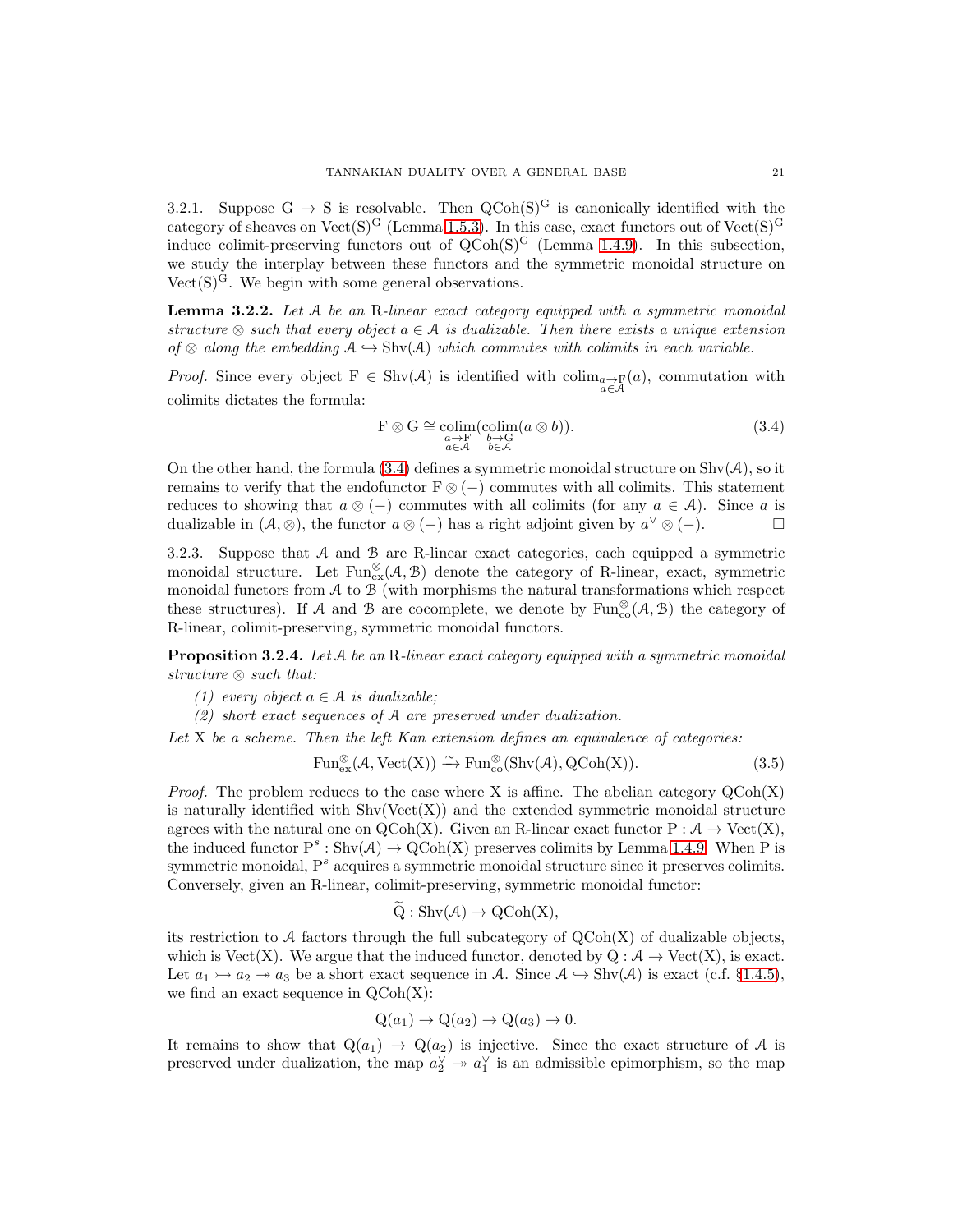$Q(a_2^{\vee}) \to Q(a_1^{\vee})$  is surjective. Hence its dual  $Q(a_1) \to Q(a_2)$  is injective. It is clear that the two constructions defined above are mutual inverses.

**Remark 3.2.5.** The assumption that every object  $a \in \mathcal{A}$  is dualizable implies that all morphisms in  $\text{Fun}^{\otimes}_\text{ex}(\mathcal{A}, \text{Vect}(X))$  are isomorphisms. Indeed, given a morphism  $\eta : P \to Q$  in Fun<sup>⊗</sup>(A, Vect(X)), the value  $\eta_a : P(a) \to Q(a)$  has inverse the dual of  $\eta_{a} \circ P(a^{\vee}) \to Q(a^{\vee})$ . This means that [\(3.5\)](#page-20-1) is an equivalence of groupoids.

3.2.6. Suppose that  $G \rightarrow S$  is resolvable. According to Proposition [3.2.4,](#page-20-2) we have an equivalence of categories:

<span id="page-21-0"></span>
$$
\operatorname{Fun}_{\operatorname{ex}}^{\otimes}(\operatorname{Vect}({\rm S})^{\rm G},\operatorname{Vect}({\rm X})) \xrightarrow{\sim} \operatorname{Fun}_{\operatorname{co}}^{\otimes}({\rm QCoh}({\rm S})^{\rm G}, {\rm QCoh}({\rm X})). \tag{3.6}
$$

via the procedure of left Kan extension.

<span id="page-21-5"></span>**Lemma 3.2.7.** Suppose  $G \to S$  is resolvable. Let  $P : \text{Vect}(S)^G \to \text{Vect}(X)$  be an R-linear, exact, symmetric monoidal functor, whose its image under  $(3.6)$  is denoted by LKE<sub>P</sub>. The following are equivalent.

- (1) P becomes isomorphic to  $P^0$  over an fppf cover  $\widetilde{X} \to X$ ;
- (2) LKE<sub>P</sub> preserves faithfully flat algebras<sup>[10](#page-21-1)</sup>;
- (3) LKE<sub>P</sub>( $O_G$ ) is faithfully flat.

*Proof.* Suppose that (1) holds. Then for any faithfully flat algebra  $A \in QCoh(S)^G$ , the image  $P(A) \in QCoh(X)$  becomes faithfully flat after some flat surjection  $\tilde{X} \to X$ . Hence  $P(A)$  is faithfully flat over X. The statement (3) is a special case of (2).

We now prove that (3) implies (1). Indeed, let  $\tilde{X} := \text{Spec}_{X}(\text{LKE}_{P}(\mathcal{O}_{G}))$ . We shall first prove that P is trivialized by  $\widetilde{X}$ , i.e., the functor  $P_{\widetilde{X}}$ :  $Vect(S)^G \to QCoh(\widetilde{X})$  sending  $\mathcal V$  to  $P(\mathcal{V}) \otimes_{\mathcal{O}_X} LKE_P(\mathcal{O}_G)$ , is isomorphic to the functor  $P^0_{\tilde{X}}$  sending  $\mathcal{V}$  to  $T(\mathcal{V}) \otimes_R LKE_P(\mathcal{O}_G)$ . Since LKE<sup>P</sup> is symmetric monoidal, there is a canonical isomorphism:

<span id="page-21-2"></span>
$$
P(\mathcal{V}) \otimes_{\mathcal{O}_X} LKE_P(\mathcal{O}_G) \cong LKE_P(\mathcal{V} \otimes_R \mathcal{O}_G). \tag{3.7}
$$

Here,  $\mathcal{V} \otimes_R \mathcal{O}_G \in QCoh(S)^G$  is equipped with the diagonal  $\mathcal{O}_G$ -coation. Next, we use the isomorphism of  $\mathcal{O}_G$ -comodules:

<span id="page-21-3"></span>
$$
\mathcal{V} \otimes_{R} \mathcal{O}_{G} \xrightarrow{\sim} T(\mathcal{V}) \otimes_{R} \mathcal{O}_{G}, \qquad (3.8)
$$

where  $\mathcal{O}_G$  coacts on the  $\mathcal{O}_G$ -factor on the right hand side (Lemma [2.1.3\)](#page-14-4). Furthermore, for any  $\mathcal{M} \in \text{QCoh}(S)$ , the following canonical map is an isomorphism:

<span id="page-21-4"></span>
$$
\mathcal{M} \otimes_{R} LKE_{P}(\mathcal{O}_{G}) \xrightarrow{\sim} LKE_{P}(\mathcal{M} \otimes_{R} \mathcal{O}_{G}), \tag{3.9}
$$

because LKE<sub>P</sub> preserves colimits. Combining the identifications  $(3.7)(3.8)(3.9)$  $(3.7)(3.8)(3.9)$  $(3.7)(3.8)(3.9)$ , we obtain a series of isomorphisms natural in  $\mathcal{V} \in \text{Vect}(S)^G$ :

$$
\begin{aligned} \mathrm{P}(\mathcal{V}) \otimes_{\mathcal{O}_{\mathrm{X}}} \mathrm{LKE}_{\mathrm{P}}(\mathcal{O}_{\mathrm{G}}) &\cong \mathrm{LKE}_{\mathrm{P}}(\mathcal{V} \otimes_{\mathrm{R}} \mathcal{O}_{\mathrm{G}}) \\ &\cong \mathrm{LKE}_{\mathrm{P}}(\mathrm{T}(\mathcal{V}) \otimes_{\mathrm{R}} \mathcal{O}_{\mathrm{G}}) \\ &\cong \mathrm{T}(\mathcal{V}) \otimes_{\mathrm{R}} \mathrm{LKE}_{\mathrm{P}}(\mathcal{O}_{\mathrm{G}}). \end{aligned}
$$

<span id="page-21-1"></span> $^{10}$ "Algebra" in a symmetric monoidal category means a commutative monoid object.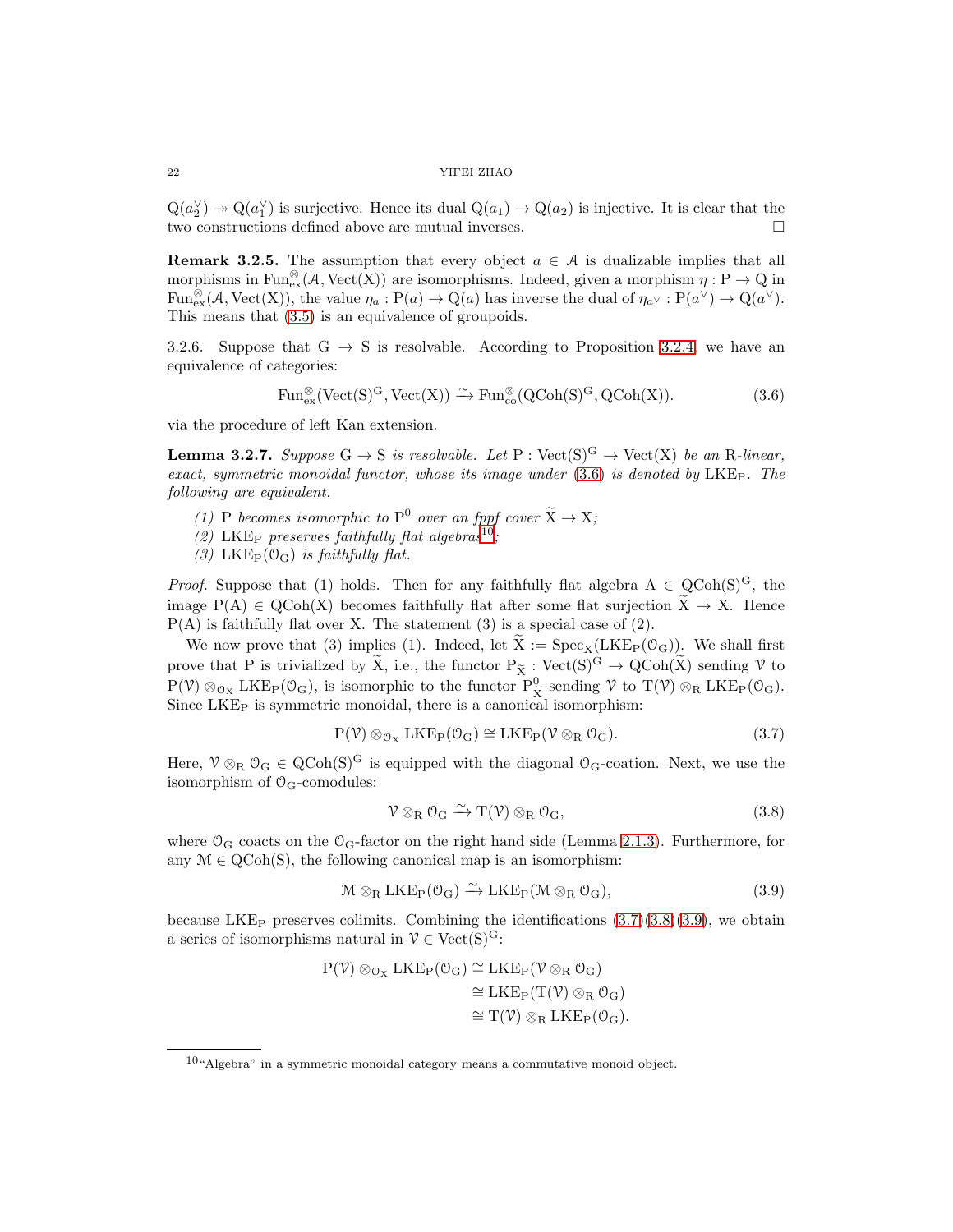We omit verifying that the resulting isomorphism  $P_{\tilde{X}} \cong P_{\tilde{X}}^0$  respects the symmetric monoidal structures. Finally, we need to show that the flat surjection  $\tilde{X} \to X$  is of finite presentation. Taking a colimit over  $\mathcal{V} \to \mathcal{O}_G$  in the above isomorphism, we obtain:

$$
LKE_P(\mathcal{O}_G) \otimes_{\mathcal{O}_X} LKE_P(\mathcal{O}_G) \cong \mathcal{O}_G \otimes_R LKE_P(\mathcal{O}_G).
$$

Since  $G \to S$  is of finite presentation, the same holds for  $\widetilde{X} \to X$  by flat descent.

3.2.8. Suppose  $G \rightarrow S$  is resolvable. Then the composition of [\(3.2\)](#page-19-1) and [\(3.6\)](#page-21-0) is a functor:

<span id="page-22-1"></span>
$$
Tors_G(X) \to Fun_{co}^{\otimes}(QCoh(S)^G, QCoh(X)). \tag{3.10}
$$

Explicitly, the functor [\(3.10\)](#page-22-1) is given by the "associated bundle" construction  $\mathcal{P} \rightsquigarrow \mathcal{P} \times^G (-)$ as well, using fppf descent of  $QCoh(-)$  instead of Vect $(-)$ .

<span id="page-22-2"></span>**Corollary 3.2.9.** Suppose  $G \rightarrow S$  is resolvable. Then [\(3.10\)](#page-22-1) is fully faithful. Its essential image consists of R-linear, colimit-preserving, symmetric monoidal functors:

$$
\widetilde{P}: QCoh(S)^G \to QCoh(X),
$$

such that  $\widetilde{P}(O_G)$  is faithfully flat.

*Proof.* This follows from Lemma [3.1.3](#page-19-3) and Lemma [3.2.7.](#page-21-5)

<span id="page-22-0"></span>**Corollary 3.2.10.** Suppose  $G \rightarrow S$  is finite locally free. Then [\(3.2\)](#page-19-1) is an equivalence:

$$
\operatorname{Tors}_G(X)\cong \operatorname{Fun}_{\operatorname{ex}}^{\otimes}(\operatorname{Vect}(S)^G,\operatorname{Vect}(X)).
$$

*Proof.* By Lemma [2.1.5,](#page-14-0) G is resolvable. Hence  $Tors_G(X)$  may be regarded as a full subcategory of the equivalent categories of [\(3.6\)](#page-21-0):

$$
\mathrm{Fun}^{\otimes}_\mathrm{ex}(\mathrm{Vect}(S)^G,\mathrm{Vect}(X))\cong \mathrm{Fun}^{\otimes}_\mathrm{co}(\mathrm{QCoh}(S)^G,\mathrm{QCoh}(X)).
$$

Since  $\mathcal{O}_G \in \text{Vect}(S)^G$ , it suffices to prove that  $P(\mathcal{O}_G)$  is faithfully flat (Corollary [3.2.9\)](#page-22-2). Consider the unit morphism  $R \to \mathcal{O}_G$  in Vect(S)<sup>G</sup>. The underlying morphism in Vect(S) admits a section given by the counit. Hence, it fits into a short exact sequence  $R \rightarrow Q_G \rightarrow V$ in the exact category  $Vect(S)^G$ . Since P is exact and symmetric monoidal, we obtain a short exact sequence  $\mathcal{O}_X \rightarrow P(\mathcal{O}_G) \rightarrow P(\mathcal{V})$  in Vect(X). This implies that  $P(\mathcal{O}_G)$  is faithfully flat as an  $\mathcal{O}_X$ -algebra.  $\square$ 

# 3.3. Relationship to Lurie's theorem.

3.3.1. Lurie has established a version of Tannakian duality for geometric stacks ([\[Lur04,](#page-23-12) Theorem 5.11]). Let us explain its relationship with Corollary [3.2.9.](#page-22-2) For the remainder of this subsection, we suppose that  $G \rightarrow S$  is smooth, so the classifying stack of G-torsors BG is a geometric stack.

3.3.2. Let A be a symmetric monoidal abelian category. An object  $a \in A$  is called flat if tensoring with a defines an exact endofunctor on A. Following [\[Lur04\]](#page-23-12), a functor  $P : A \rightarrow B$ between symmetric monoidal abelian categories is called tame if:

- (1) P preserves flat objects;
- (2) if  $a_1 \rightarrow a_2 \rightarrow a_3$  is a short exact sequence in A such that  $a_3$  is flat, then  $P(a_1) \rightarrow$  $P(a_2) \rightarrow P(a_3)$  is a short exact sequence in B.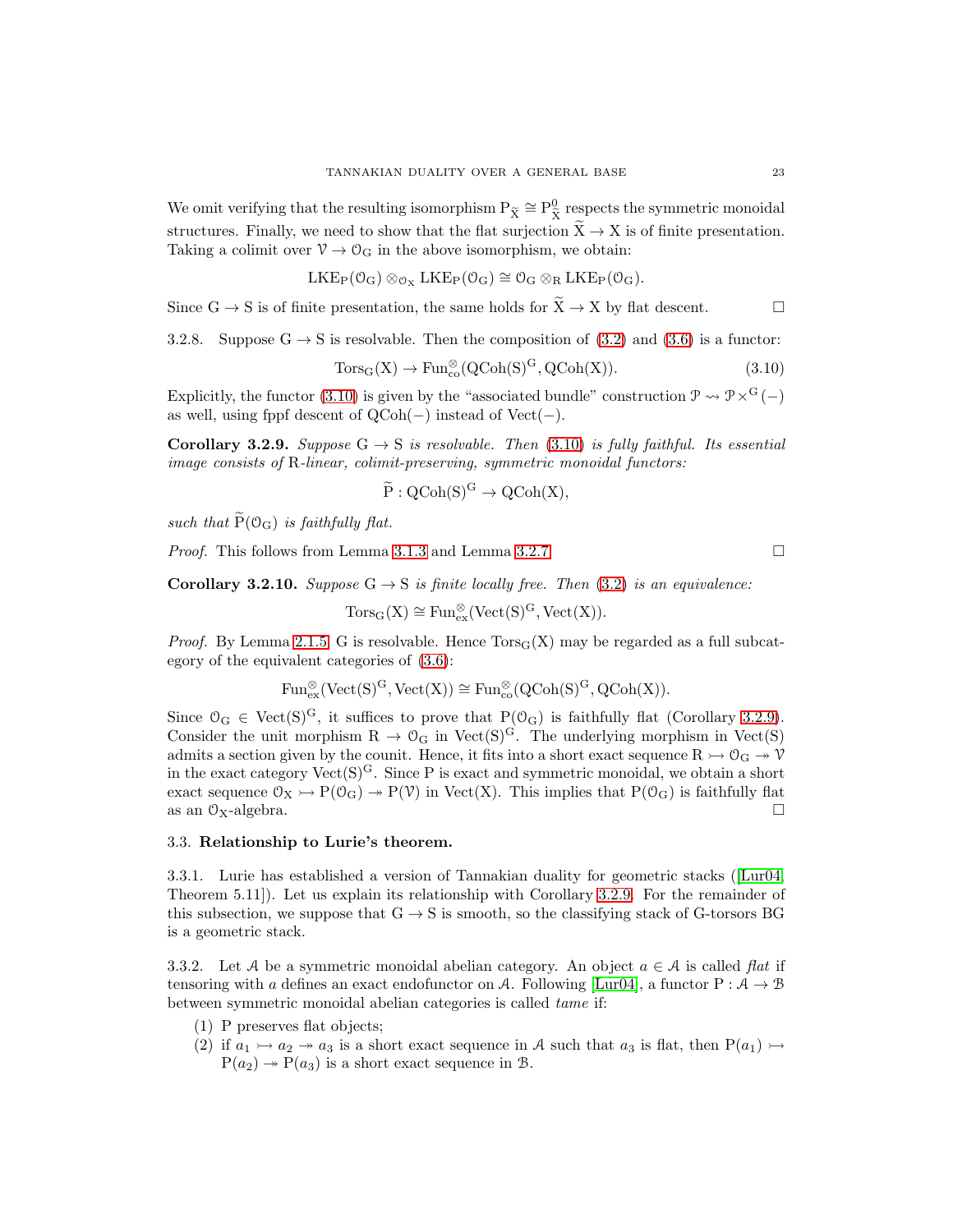3.3.3. The special case of [\[Lur04,](#page-23-12) Theorem 5.11], applied to BG, asserts that associated bundle construction yields a fully faithful functor:

$$
\rm{Tors}_G(X)\hookrightarrow \rm{Fun}^{\otimes}_{{\rm co}}(QCoh(S)^G,QCoh(X)),
$$

whose essential image consists of R-linear, colimit-preserving, symmetric monoidal functors  $QCoh(S)^G \to QCoh(X)$  which are furthermore tame. One thus expects that the characterization of the essential image in Corollary [3.2.9](#page-22-2) to coincide with the tameness condition. This is indeed the case, and follows from the observations below:

- (1) any tame functor preserves faithfully flat algebras ([\[Lur04,](#page-23-12) Remark 5.10]);
- (2) any functor  $\widetilde{P} \in \text{Fun}^{\otimes}_{\text{co}}(\text{QCoh}(S)^G, \text{QCoh}(X))$  with faithfully flat  $\widetilde{P}(\mathcal{O}_G)$  is tame; indeed, an argument analogous to Lemma [3.2.7](#page-21-5) shows that  $\widetilde{P}$  is trivialized over the flat cover  $Spec(P(\mathcal{O}_G)) \to X$ , and tameness can be verified flat locally. (In fact, the proof of our Lemma [3.2.7](#page-21-5) is parallel to [\[Lur04,](#page-23-12) §9].)

#### <span id="page-23-0"></span>**REFERENCES**

- <span id="page-23-16"></span>[ABD+66] Michael Artin, Jean-Etienne Bertin, Michel Demazure, Alexander Grothendieck, Pierre Gabriel, Michel Raynaud, and Jean-Pierre Serre, Schémas en groupes, Séminaire de Géométrie Algébrique de l'Institut des Hautes Études Scientifiques, Institut des Hautes Études Scientifiques, Paris, 1963/1966.
- <span id="page-23-8"></span>[Alp14] Jarod Alper, Adequate moduli spaces and geometrically reductive group schemes, Algebr. Geom. 1 (2014), no. 4, 489–531. MR 3272912
- <span id="page-23-14"></span>[Bü10] Theo Bühler, *Exact categories*, Expo. Math. 28 (2010), no. 1, 1-69. MR 2606234
- <span id="page-23-17"></span>[Con14] Brian Conrad, Reductive group schemes, Autour des schémas en groupes. Vol. I, Panor. Synthèses, vol. 42/43, Soc. Math. France, Paris, 2014, pp. 93–444. MR 3362641
- <span id="page-23-3"></span>[Del90] P. Deligne, Catégories tannakiennes, The Grothendieck Festschrift, Vol. II, Progr. Math., vol. 87, Birkhäuser Boston, Boston, MA, 1990, pp. 111-195. MR 1106898
- <span id="page-23-11"></span>[DH18] Nguyen Dai Duong and Phùng Hô Hai, Tannakian duality over Dedekind rings and applications, Math. Z. 288 (2018), no. 3-4, 1103–1142. MR 3778991
- <span id="page-23-2"></span>[DMOS82] Pierre Deligne, James S. Milne, Arthur Ogus, and Kuang-yen Shih, Hodge cycles, motives, and Shimura varieties, Lecture Notes in Mathematics, vol. 900, Springer-Verlag, Berlin-New York, 1982. MR 654325
- <span id="page-23-9"></span>[Gil21] Philippe Gille, When is a reductive group scheme linear?, <https://arxiv.org/abs/2103.07305>, 2021, arXiv preprint.
- <span id="page-23-12"></span>[Lur04] Jacob Lurie, Tannaka duality for geometric stacks, <https://arxiv.org/abs/math/0412266>, 2004, arXiv preprint.
- <span id="page-23-7"></span>[Qui73] Daniel Quillen, Higher algebraic K-theory. I, Algebraic K-theory, I: Higher K-theories (Proc. Conf., Battelle Memorial Inst., Seattle, Wash., 1972), 1973, pp. 85–147. Lecture Notes in Math., Vol. 341. MR 0338129
- <span id="page-23-13"></span>[Sch12] Daniel Schäppi, A characterization of categories of coherent sheaves of certain algebraic stacks, <https://arxiv.org/abs/1206.2764>, 2012, arXiv preprint.
- <span id="page-23-5"></span>[Sch13] Daniel Schäppi, The formal theory of Tannaka duality, Astérisque (2013), no. 357, viii+140. MR 3185459
- <span id="page-23-10"></span>[Ser68] Jean-Pierre Serre, Groupes de Grothendieck des schémas en groupes réductifs déployés, Inst. Hautes Etudes Sci. Publ. Math. (1968), no. 34, 37–52. MR 231831 ´
- <span id="page-23-1"></span>[SR72] Neantro Saavedra Rivano, Catégories Tannakiennes, Lecture Notes in Mathematics, Vol. 265, Springer-Verlag, Berlin-New York, 1972. MR 0338002
- <span id="page-23-15"></span>[Sta18] The Stacks Project Authors, Stacks Project, <https://stacks.math.columbia.edu>, 2018.
- <span id="page-23-4"></span>[Str07] Ross Street, Quantum groups, Australian Mathematical Society Lecture Series, vol. 19, Cambridge University Press, Cambridge, 2007, A path to current algebra. MR 2294803
- <span id="page-23-6"></span>[Tho87] R. W. Thomason, Equivariant resolution, linearization, and Hilbert's fourteenth problem over arbitrary base schemes, Adv. in Math. 65 (1987), no. 1, 16–34. MR 893468